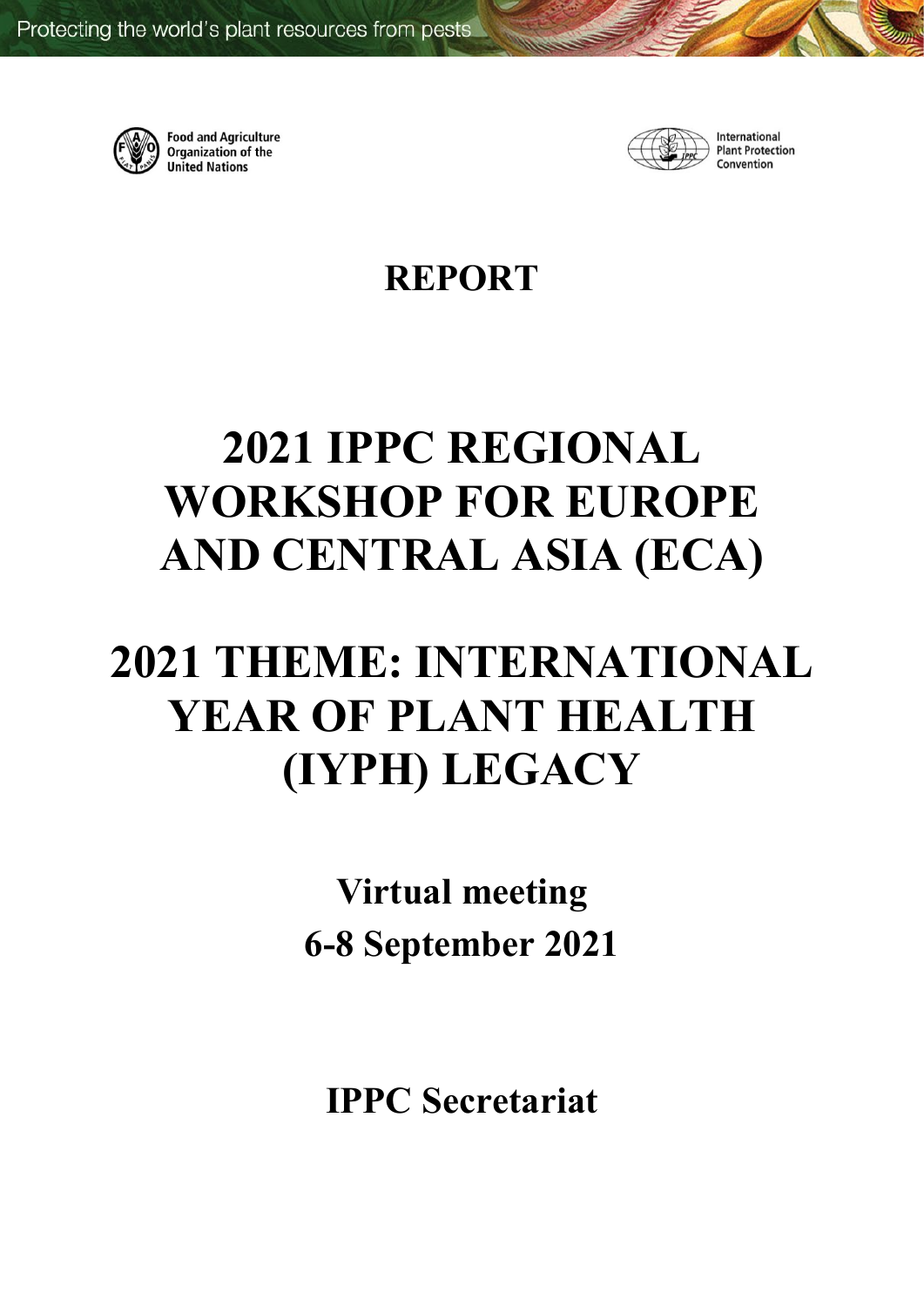IPPC Secretariat. 2021. *Report on the 2021 International Plant Protection Convention (IPPC) Regional Workshop for Europe and Central Asia (ECA) 6-8 September 2021.* Rome. Published by FAO on behalf of the Secretariat of the International Plant Protection Convention (IPPC). 18 pages. Licence: CC BY-NC-SA 3.0 IGO.

The designations employed and the presentation of material in this information product do not imply the expression of any opinion whatsoever on the part of the Food and Agriculture Organization of the United Nations (FAO) concerning the legal or development status of any country, territory, city or area or of its authorities, or concerning the delimitation of its frontiers or boundaries. The mention of specific companies or products of manufacturers, whether or not these have been patented, does not imply that these have been endorsed or recommended by FAO in preference to others of a similar nature that are not mentioned.

The views expressed in this information product are those of the author(s) and do not necessarily reflect the views or policies of FAO.

© FAO, 2021



Some rights reserved. This work is made available under the Creative Commons Attribution-NonCommercial-ShareAlike 3.0 IGO licence (CC BY-NC-SA 3.0 IGO[; https://creativecommons.org/licenses/by-nc-sa/3.0/igo/legalcode\)](https://creativecommons.org/licenses/by-nc-sa/3.0/igo/legalcode).

Under the terms of this licence, this work may be copied, redistributed and adapted for non-commercial purposes, provided that the work is appropriately cited. In any use of this work, there should be no suggestion that FAO endorses any specific organization, products or services. The use of the FAO logo is not permitted. If the work is adapted, then it must be licensed under the same or equivalent Creative Commons licence. If a translation of this work is created, it must include the following disclaimer along with the required citation: "This translation was not created by the Food and Agriculture Organization of the United Nations (FAO). FAO is not responsible for the content or accuracy of this translation. The original English edition shall be the authoritative edition."

Disputes arising under the licence that cannot be settled amicably will be resolved by mediation and arbitration as described in Article 8 of the licence except as otherwise provided herein. The applicable mediation rules will be the mediation rules of the World Intellectual Property Organizatio[n http://www.wipo.int/amc/en/mediation/rules](http://www.wipo.int/amc/en/mediation/rules) and any arbitration will be conducted in accordance with the Arbitration Rules of the United Nations Commission on International Trade Law (UNCITRAL).

**Third-party materials**. Users wishing to reuse material from this work that is attributed to a third party, such as tables, figures or images, are responsible for determining whether permission is needed for that reuse and for obtaining permission from the copyright holder. The risk of claims resulting from infringement of any third-party-owned component in the work rests solely with the user.

Sales, rights and licensing. FAO information products are available on the FAO website [\(www.fao.org/publications\)](http://www.fao.org/publications) and can be purchased through [publications-sales@fao.org.](mailto:publications-sales@fao.org) Requests for commercial use should be submitted via: [www.fao.org/contact](http://www.fao.org/contact-us/licence-request)[us/licence-request.](http://www.fao.org/contact-us/licence-request) Queries regarding rights and licensing should be submitted to[: copyright@fao.org.](mailto:copyright@fao.org)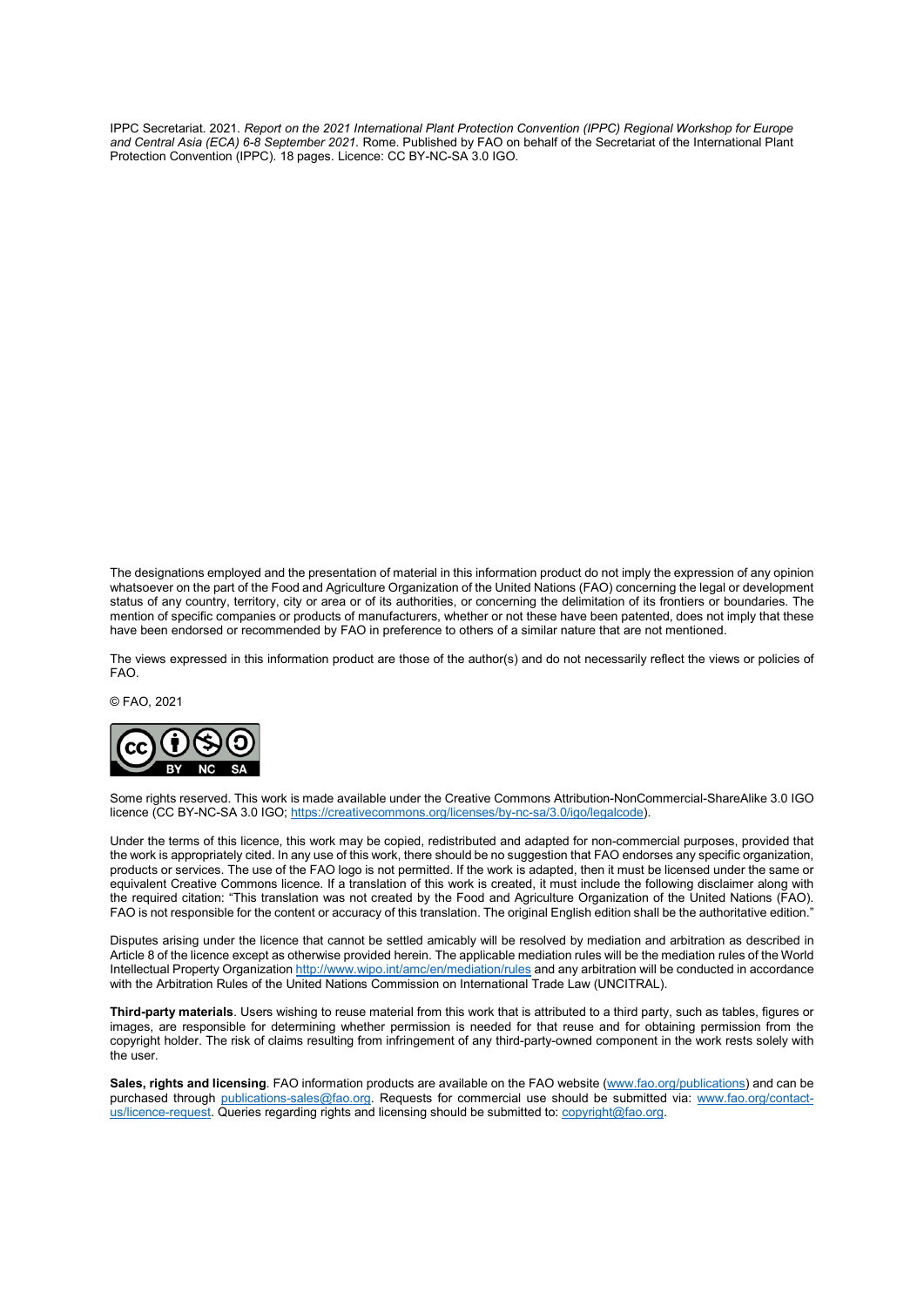| 4.3 Update from the Implementation and Capacity Development Committee (IC) 5                 |
|----------------------------------------------------------------------------------------------|
| 5. Discussions on substantive comments on draft standards and recommendations                |
| 5.1 Revision of ISPM 4 (Requirements for the establishment of pest free areas) (2009-002) 5  |
| 5.2 Use of specific import authorizations (Annex to ISPM 20: Guidelines for a phytosanitary  |
| 5.3 Revision of ISPM 18 (Guidelines for the use of irradiation as a phytosanitary measure)   |
| 5.4 2021 Amendments to ISPM 5 (Glossary of phytosanitary terms) (1994-001) 8                 |
|                                                                                              |
| 5.6 Commodity-based standards for phytosanitary measures (2019-008) 10                       |
|                                                                                              |
| 5.8 Draft 2019-2020 Amendments to ISPM 5 (Glossary of phytosanitary terms) (1994-001) 11     |
| 5.9 Draft CPM Recommendation: Facilitating safe trade by reducing the incidence of           |
|                                                                                              |
| 6.1 Regional FAO phytosanitary capacity development activities and topics of interest of the |
|                                                                                              |
|                                                                                              |
|                                                                                              |
|                                                                                              |
|                                                                                              |
| 7.5 National Reporting Obligation (NRO) – Focused session on pest reporting 14               |
|                                                                                              |
|                                                                                              |
|                                                                                              |
|                                                                                              |
|                                                                                              |
|                                                                                              |
|                                                                                              |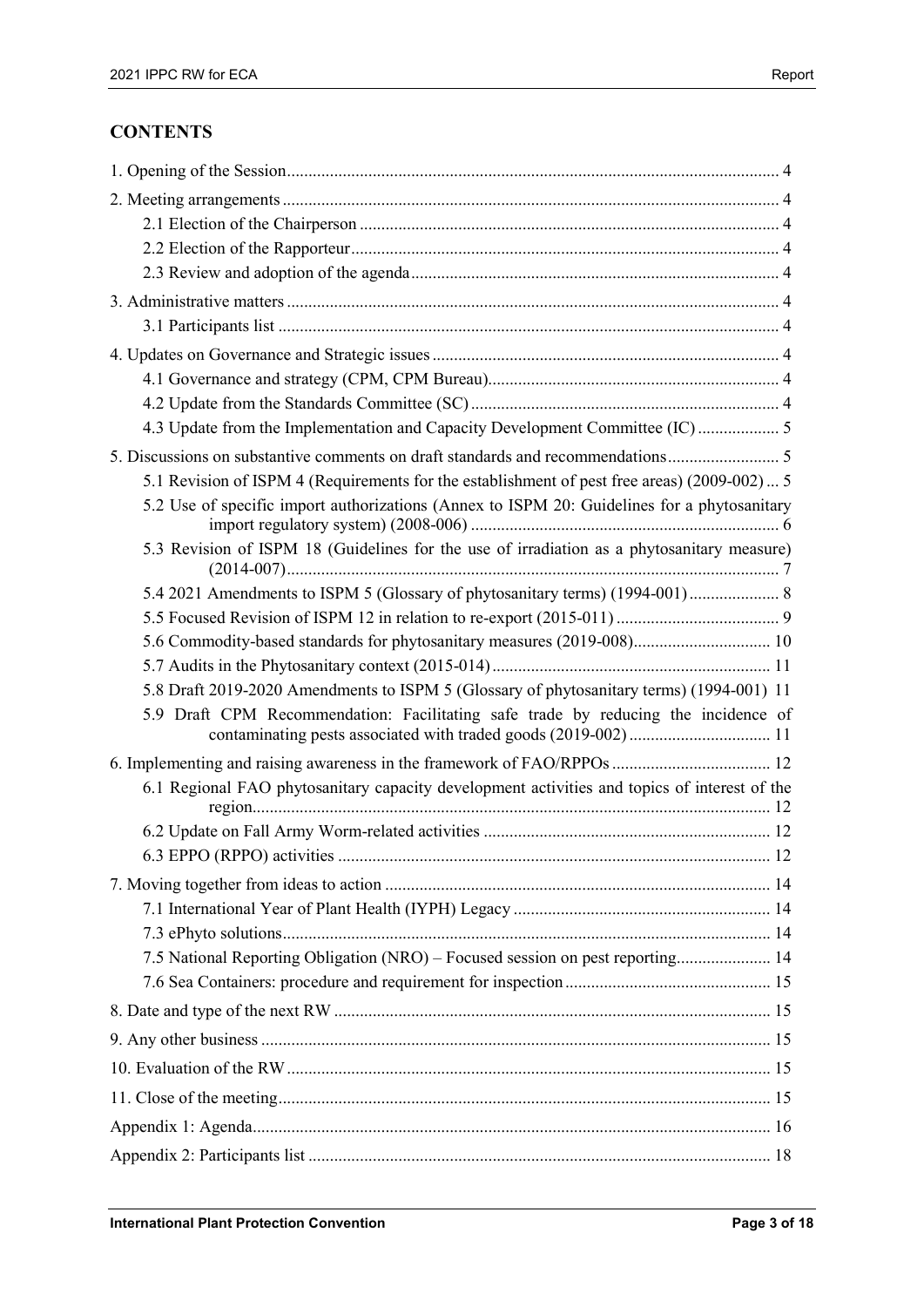# <span id="page-3-0"></span>**1. Opening of the Session**

*[1]* The IPPC Secretariat, FAO Regional Office for Europe and Central Asia (FAO REU), and the European and Mediterranean Plant Protection Organization (EPPO) opened the 2021 Regional Workshop of the IPPC/FAO for Europe and Central Asia and welcomed all participants.

# <span id="page-3-1"></span>**2. Meeting arrangements**

*[2]* The Workshop presentations in English and Russian (if available) can be found at: [https://www.ippc.int/en/core-activities/capacity-development/regional-ippc-workshops/2021-ippc](https://www.ippc.int/en/core-activities/capacity-development/regional-ippc-workshops/2021-ippc-regional-workshop/)[regional-workshop/.](https://www.ippc.int/en/core-activities/capacity-development/regional-ippc-workshops/2021-ippc-regional-workshop/)

# <span id="page-3-2"></span>**2.1 Election of the Chairperson**

- *[3]* Mr Ringolds ARNITIS was elected as Chairperson.
- *[4]* Mr Thorwald GEUZE was elected as Vice-Chairperson.

# <span id="page-3-3"></span>**2.2 Election of the Rapporteur**

*[5]* Ms Khayala DADASHOVA was elected as Rapporteur.

#### <span id="page-3-4"></span>**2.3 Review and adoption of the agenda**

*[6]* The Agenda (Appendix 1) was adopted with some modifications.

#### <span id="page-3-5"></span>**3. Administrative matters**

# <span id="page-3-6"></span>**3.1 Participants list**

*[7]* The IPPC Secretariat introduced the participants list (Appendix 3). The Secretariat invited participants to notify of any information that required updating in the participants list or was missing from it.

# <span id="page-3-7"></span>**4. Updates on Governance and Strategic issues**

#### <span id="page-3-8"></span>**4.1 Governance and strategy (CPM, CPM Bureau)**

- <sup>[8]</sup> Mr Arop DENG updated the participants on the IPPC Governance and strategy (CPM, CPM Bureau).<sup>[1](#page-3-10)</sup> He provided an overview of the IPPC, listed the IPPC Governance and strategy 2021 achievements, and outlined the IPPC's plans.
- *[9]* No questions were raised on this topic.

# <span id="page-3-9"></span>**4.2 Update from the Standards Committee (SC)**

- *[10]* Ms Laurence BOUHOT-DELDUC updated the participants on the SC activities.[2](#page-3-11) She provided background information on 2020-2021 SC virtual meetings, indicated the SC membership changes and its current state, outlined the 2020-2021 Standard Setting in numbers, described the situation with the IPPC first and second country consultations of draft ISPMs, highlighted the approved specifications, noted 2021 expert working groups, informed the participants on the collaboration of the SC with different IPPC stakeholders and finally specified the SC's future work.
- *[11]* Mr Nico HORN noted that Ms Olga LAVRENTJEVA resigned from the SC and was replaced by Mr Harry ARIJS (European Commission, Belgium).

<span id="page-3-10"></span> <sup>1</sup> Governance and strategy (CPM, CPM Bureau):<https://www.ippc.int/en/publications/89941/>

<span id="page-3-11"></span><sup>2</sup> SC Update[: https://www.ippc.int/en/publications/90046/](https://www.ippc.int/en/publications/90046/)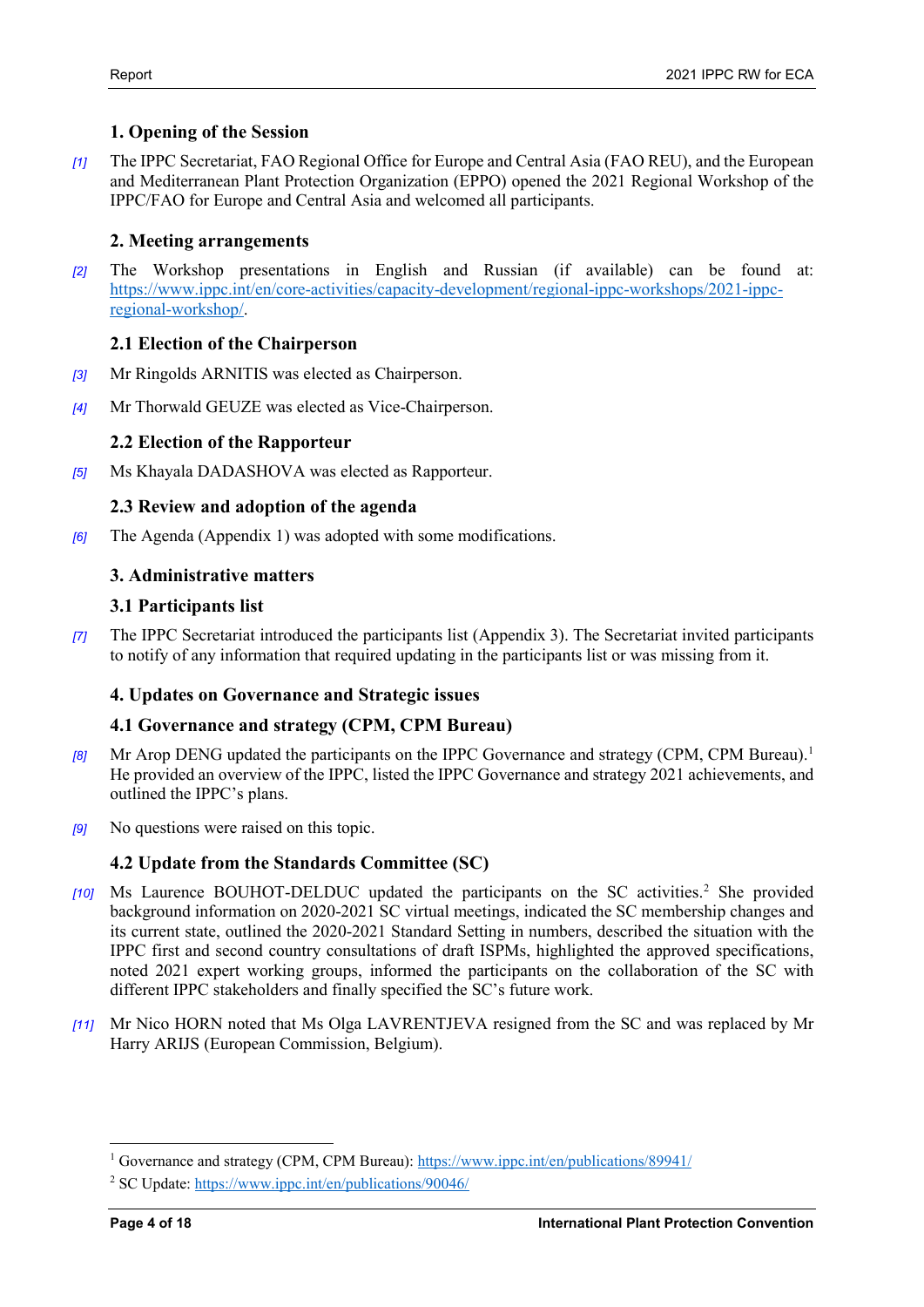# <span id="page-4-0"></span>**4.3 Update from the Implementation and Capacity Development Committee (IC)**

- *[12]* The Chairperson, on behalf of the IC Chairperson, delivered an update on the IC activities[.3](#page-4-3) He provided background information on the IC and its current membership, updated on 2020-2021 IC virtual meetings, outlined the present IC sub-groups and teams, informed on the progress in the IC List of Topics, highlighted the IPPC guides and training materials, described the Phytosanitary System component pages, indicated the progress on the IC Programmes (including NRO, PCE, SCTF, e-Commerce, Pest Surveillance, and IRSS), and finally specified the IC's next steps.
- *[13]* No questions had been raised on this topic.

#### <span id="page-4-1"></span>**5. Discussions on substantive comments on draft standards and recommendations**

#### <span id="page-4-2"></span>**5.1 Revision of ISPM 4 (Requirements for the establishment of pest free areas) (2009- 002)**

- *[14]* Ms Mariangela CIAMPITTI updated the participants on the progress on the draft Revision of ISPM 4 (Requirements for the establishment of pest free areas) (2009-002).<sup>[4](#page-4-4)</sup> She provided background information on the ISPM's development, indicated the general considerations and the reasons for the revision, described the scope of this draft ISPM and its outline of requirements, pointed out the highlights of the revision, indicated the major drafting issues, and finally described other relevant information and potential implementation issues. She also presented and addressed the comments that EPPO Secretariat received from the EPPO countries.
- *[15]* One point of discussion was about a new term that appears in the draft, demarcated outbreak risk area, which is not defined in the glossary and not in common use in the region.
- *[16]* Also, a comment was raised during the consultations on paragraph 66 relating to one of the elements that should be considered to ensure that the pest free area (PFA) achieves its objectives. One national plant protection organization (NPPO) asked what support is expected from relevant stakeholders such as domestic industries and local regulatory bodies. The same NPPO raised the concern about paragraph 96:

When the pest status is confirmed as absent (according to ISPM 8), or eradication of the pest from the prospective PFA is achieved for the first time (according to ISPM 9 (*Guidelines for pest eradication programmes*)), the NPPO should make a national declaration that the area is free from the pest.

- *[17]* This NPPO asked for information on the format to use and other aspects of this kind of declaration.
- *[18]* In response to the comment on paragraph 96, one participant confirmed that the use of the word "declaration" raises a lot of questions, such as what is an "official declaration" or a "national declaration". Since the NPPO officially declares the PFA, he suggested using "officially declare" because that leaves more flexibility for the countries to implement it as they are used to, either by a declaration or another way.
- *[19]* The Chairperson agreed that this specific paragraph could be improved by replacing "national" with "official". This better explained that the establishment of a PFA is done nationally and that NPPO plays a significant role.
- *[20]* One participant reminded that definition of the term "official" in ISPM 5:

| official | Established, authorized or performed by a <b>national plant protection</b> |
|----------|----------------------------------------------------------------------------|
|          | <b>organization</b> [FAO, 1990]                                            |

<span id="page-4-3"></span><sup>&</sup>lt;sup>3</sup> Update from IC:<https://www.ippc.int/en/publications/89961/>

<span id="page-4-4"></span><sup>4</sup> Revision of ISPM 4 (Requirements for the establishment of pest free areas) (2009-002): <https://www.ippc.int/en/publications/89949/>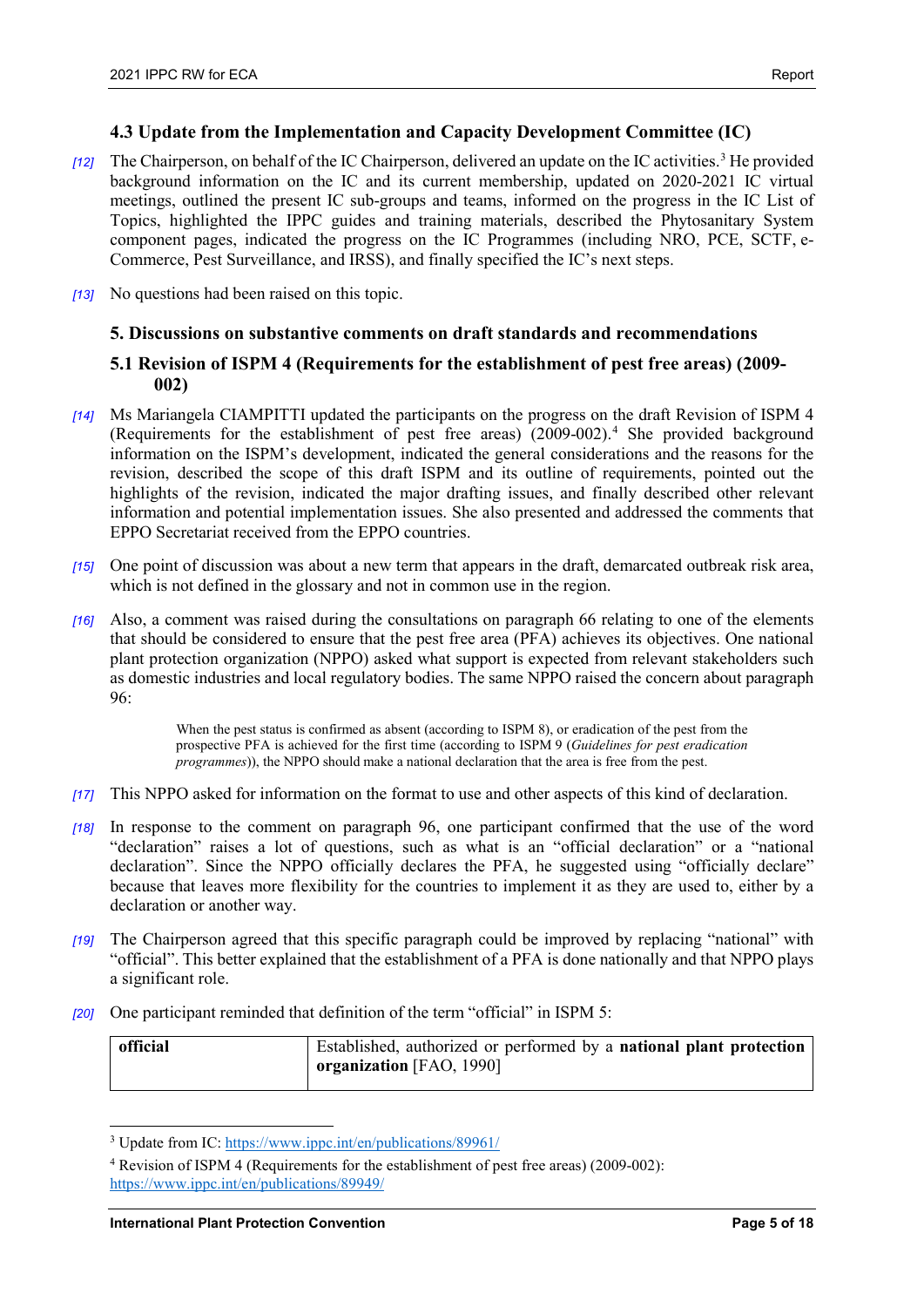- *[23]* Hence, it is sufficient to say that the PFA should be officially declared. A declaration may give the impression that it's an act or an official document. At the same time, there should be a freedom that NPPOs can declare on their website, for instance.
- *[24]* Another participant proposed modifying the text starting with the title of Section 2, "Establishment of the pest free area", which contains elements that are done before the actual establishment of the PFA and describes actions that should be conducted after establishing PFA for its maintenance. However, when it comes to the act of establishment itself, the title somehow reads the national declaration of PFA, which is not clear that this is about the act of establishment of the PFA. Hence, he proposed that the section's title could read "The process for the establishment of pest free area", while the title of section 2.4 could read "The establishment of the PFA" or "The act of establishment of pest free area".
- *[25]* As per paragraph 96, he noted that it mentions two situations, either confirmation that the pest is absent or that it was eradicated in the area. Then, it says the NPPO should make a national declaration. If either of these conditions is met, then the NPPO may decide to establish a PFA. He proposed that the first sentence would say that "NPPO may decide to establish a pest free area," and the second sentence should say "how this should be done". The word "national" is not a good word because whenever a reference is made to actions or measures undertaken by either NPPOs or contracting parties, they are referred to as "official".
- *[26]* The EPPO Secretariat reminded everyone that the EPPO panel on global phytosanitary affairs would meet and take on board all the comments made at the regional workshop when formulating a common EPPO position. The agreed position will be shared with all EPPO countries, and EPPO countries can endorse these comments when submitting their position through the OCS.

*[27]* .

# <span id="page-5-0"></span>**5.2 Use of specific import authorizations (Annex to ISPM 20: Guidelines for a phytosanitary import regulatory system) (2008-006)**

- *[28]* Ms Laurence BOUHOT-DELDUC updated the participants on the progress on the draft ISPM on the Use of specific import authorizations (Annex to ISPM 20: Guidelines for a phytosanitary import regulatory system) (2008-006).<sup>[5](#page-5-1)</sup> She provided background information on the ISPM's development, indicated the general considerations, and described the draft ISPM's main sections, namely the elements of specific import authorizations (SIAs), possible use of SIAs, responsibilities, and general import authorizations. She also presented and addressed the comments that EPPO Secretariat received from the EPPO countries.
- *[29]* Workshop participants discussed the comments on paragraph 25, which say that SIAs (as referred to in this standard) provide official consent for the import of specific regulated articles and specify phytosanitary import requirements for those articles. SIA may be used when official consent for import is necessary or when phytosanitary import requirements have not been established, or when import would otherwise be prohibited. Hence, one NPPO proposed in the second sentence, to replace "phytosanitary import requirements" with "general phytosanitary import requirements", because in the first sentence, the NPPO is asked to set phytosanitary import requirements for the article, and then it says that the phytosanitary import requirements have not been established.
- *[30]* One member noted that it is a question of wording, and "general" does not fit because it can be understood as working for all commodities. She also explained that the EPPO Secretariat prepared the answer to the comment that phytosanitary import requirements are not prepared in advance for this commodity.

<span id="page-5-1"></span><sup>&</sup>lt;sup>5</sup> Use of specific import authorizations (Annex to ISPM 20: Guidelines for a phytosanitary import regulatory system) (2008-006):<https://www.ippc.int/en/publications/89963/>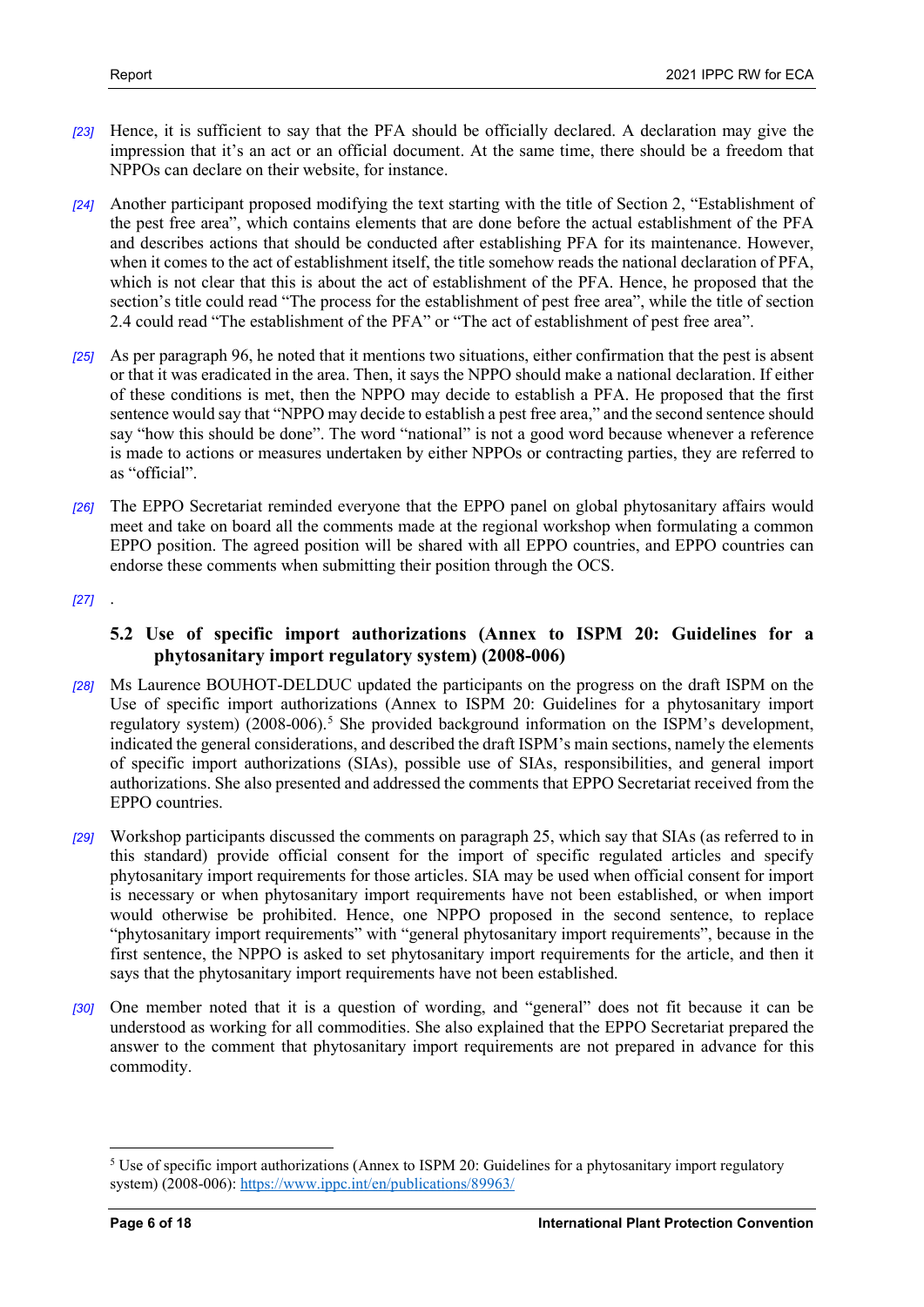- *[31]* Another comment proposed that an official consent for import can also be provided, for example, for scientific purposes, if phytosanitary import requirements exist, but they are not fulfilled by the consignment, and this is not equivalent to when import would otherwise be prohibited.
- *[32]* It was replied that the EPPO Secretariat provided a possible solution for the second comment, it would be to allow import, e.g. for scientific purposes when import requirements cannot be fulfilled.
- *[33]* One participant noted that some countries issue import requirements/importer permits if there are no import requirements, which is somehow opening the possibilities to NPPOs not to establish import requirements. This is a weak point from the perspective of the IPPC obligations that contracting parties have, and the next sentence says that there are obligations for contracting parties.
- *[34]* Another participant noted that section 3 on possible uses of SIAs present a mixture of purposes and demands. For example, paragraphs 62 and 63 are not purposes of SIAs – it's the impact of the situation that raises the need for SIAs.
- *[35]* Workshop participants agreed with a proposal regarding paragraph 88 to add a new indent in the responsibilities for the exporters, namely to add 'safeguard transport according to the requirements of the importing country for safe transport'.
- *[36]* One participant highlighted that it is not relevant for a Standard whether there are import requirements in place, but whether there are requirements on export certification or not. And in case there are no requirements for export certification, it's an internal issue of the importing country, and there is no need for a standard for this..
- *[37]* One participant provided an example when some countries have in the legislation, the statement like "if no requirements are formulated in this legislation the product is prohibited". These countries, which are a majority in the world, do not understand the legislation in the European region. In many countries, when there is no import requirement in the legislation, the product is prohibited. It should be reflected in this Standard, that having no import requirements, for one part of the world means the product is prohibited for other parts of the world that means it is possible to import the product without phytosanitary requirements. He also highlighted that an import permit is for communication between the importing country and the importer but this standard deals with the communication of import requirements between the importing country and exporting country. There are always difficulties for the NPPO of the exporting country to know what requirements to be fulfilled if there is an import permit involved which may not necessarily be aligned with the import requirements in the legislation.
- *[38]* The Chairperson concluded that this issue needs more clarification and understanding to avoid different interpretations.

#### <span id="page-6-0"></span>**5.3 Revision of ISPM 18 (Guidelines for the use of irradiation as a phytosanitary measure) (2014-007)**

- *[39]* Ms Laurence BOUHOT-DELDUC updated the participants on the progress on the draft Revision of ISPM 18 (Guidelines for the use of irradiation as a phytosanitary measure)  $(2014-007)$ .<sup>[6](#page-6-1)</sup> She provided background information on the ISPM's development and the reasons for the revision, indicated the general points for consultation, and outlined possible implementation considerations. She also presented and addressed the comments that EPPO Secretariat received from the EPPO countries.
- *[40]* One NPPO raised a question on paragraph 153 regarding live target pests that may be found after treatment. In their view, the assessment of the effectiveness of the irradiation treatment by the inspector at the place of destination of the product should include an additional sentence. That sentence should say that if mortality is not the claimed effect of irradiation treatment, in case of detection of living stages

<span id="page-6-1"></span> <sup>6</sup> Revision of ISPM 18 (Guidelines for the use of irradiation as a phytosanitary measure) (2014-007): <https://www.ippc.int/en/publications/89950/>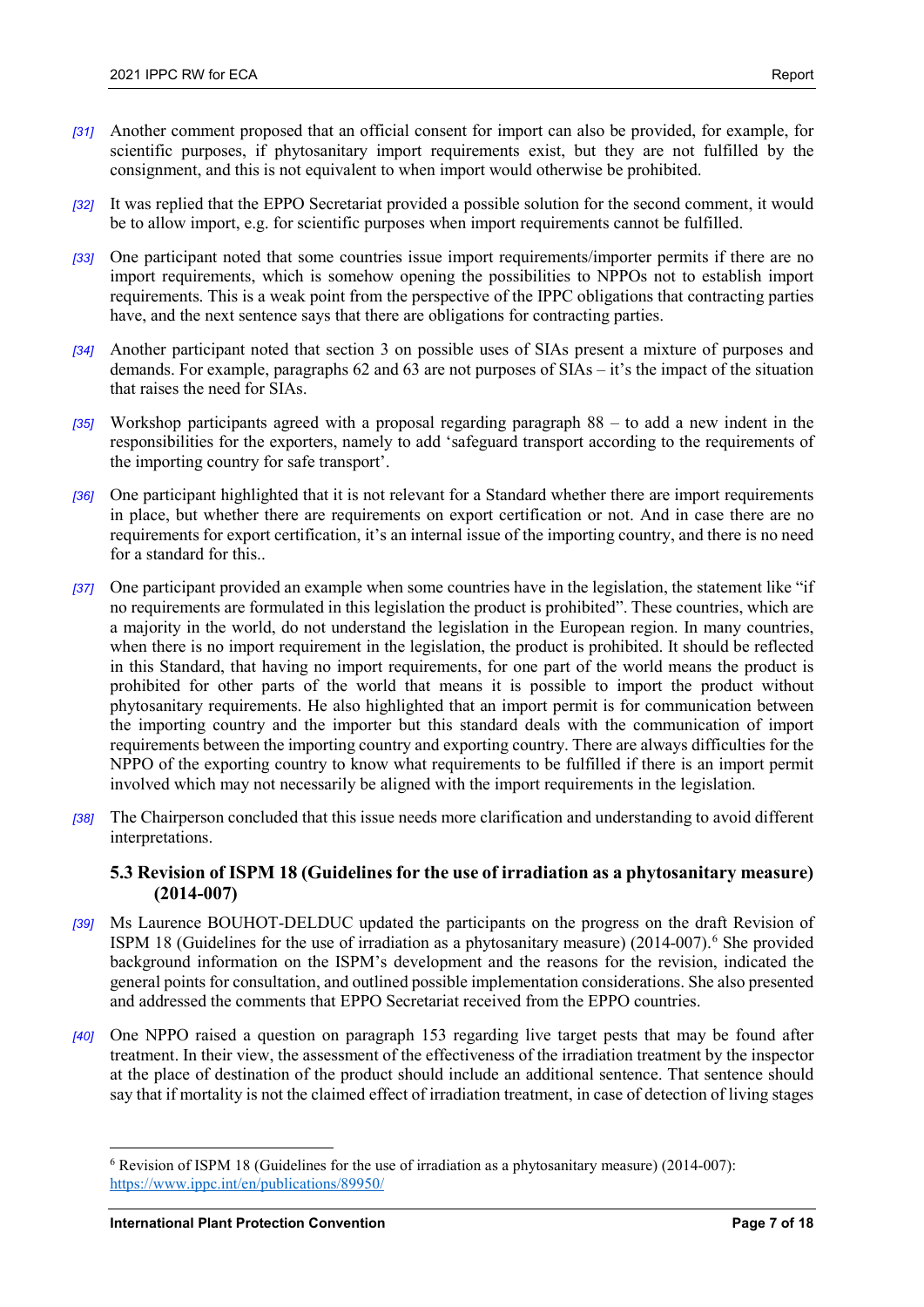of the pest, it is necessary to rear the pest in laboratory under the most optimal conditions to confirm the effect of the phytosanitary treatment declared in the phytosanitary certificate.

- *[41]* The EPPO steward for this specific standard replied that the Technical Panel on Phytosanitary Treatments (TPPT) assesses, before recommending any treatment for adoption, including irradiation treatments, whether research has been carried out on the most resistant stage of the pest that can occur in the consignment.
- *[42]* Another participant noted that NPPOs might accidentally trap an escaped insect, for instance, that comes out of the treated consignment and is harmless, but they're not able to recognize it as harmless, and it may have severe consequences for the reputation of exporting country.
- *[43]* Another member noted that irradiated commodities in the EU are not accepted. The importing country decides to accept irradiated commodities or not, and it will depend on, for example, food safety regulations or established PFAs.

# <span id="page-7-0"></span>**5.4 2021 Amendments to ISPM 5 (Glossary of phytosanitary terms) (1994-001)**

- *[44]* Ms Laurence BOUHOT-DELDUC updated the participants on the progress on the draft 2021 Amendments to ISPM 5 (Glossary of phytosanitary terms) (1994-001).<sup>[7](#page-7-1)</sup> She provided background information on the ISPM's development, provided the list of proposed amendments, and described in detail the proposed additions, revisions, and deletions of terms. She also presented and addressed the comments that EPPO Secretariat received from the EPPO countries.
- *[45]* Regarding the definition of inspection and the comments received, the Steward explained that the objective of a detection survey is to determine whether a pest is present, meaning that presence and absence are equal outcomes. This is the reason why the focus is on the presence of pests.
- *[46]* One member questioned why the Technical Panel for the Glossary (TPG) strictly focused on requirements.
- *[47]* The TPG Steward explained that if the wording "phytosanitary measures" is used, it is only linked to regulated pests. If a pest is regulated by the NPPO of the importing country, it may not be regulated by the one inspecting for export certification. That was why the TPG thought it was better not to use "phytosanitary measure" and not keep "phytosanitary regulations" and choose "phytosanitary requirements".
- *[48]* Another participant noted that in phytosanitary requirements are stated differently in the definitions of "inspection" and "test". The definition of "inspection" refers to conformity with phytosanitary requirements, while the definition of "test" refers to "conformity with specific phytosanitary requirements,". The participant was not clear on what role the word "specific" plays in this definition.
- *[49]* The TPG Steward explained that tests are specific if there is a need to look for something special, and NPPOs do not test everything. A test is in general performed against one specific pest. During inspections, there is a need to look for all the pests in plants, for example, in the consignment..
- *[50]* The workshop participants also discussed definitions of general and specific surveillance. One participant noted that the definition of "general surveillance" says that "data is collected", and the specific survey says the "information is obtained". He highlighted that the difference is that whatever is received during general surveillance needs to be analyzed and verified. The word "data" means something more specific than the word information. Information can be of different types and kinds, but if there is a need to obtain data, that means something structured and organized.
- <span id="page-7-1"></span>*[51]* The TPG Steward explained that there is a significant difference between data and information in English. The idea was to make the difference between general and specific surveillance to show that

 <sup>7</sup> 2021 Amendments to ISPM 5 (Glossary of phytosanitary terms) (1994-001): <https://www.ippc.int/en/publications/89951/>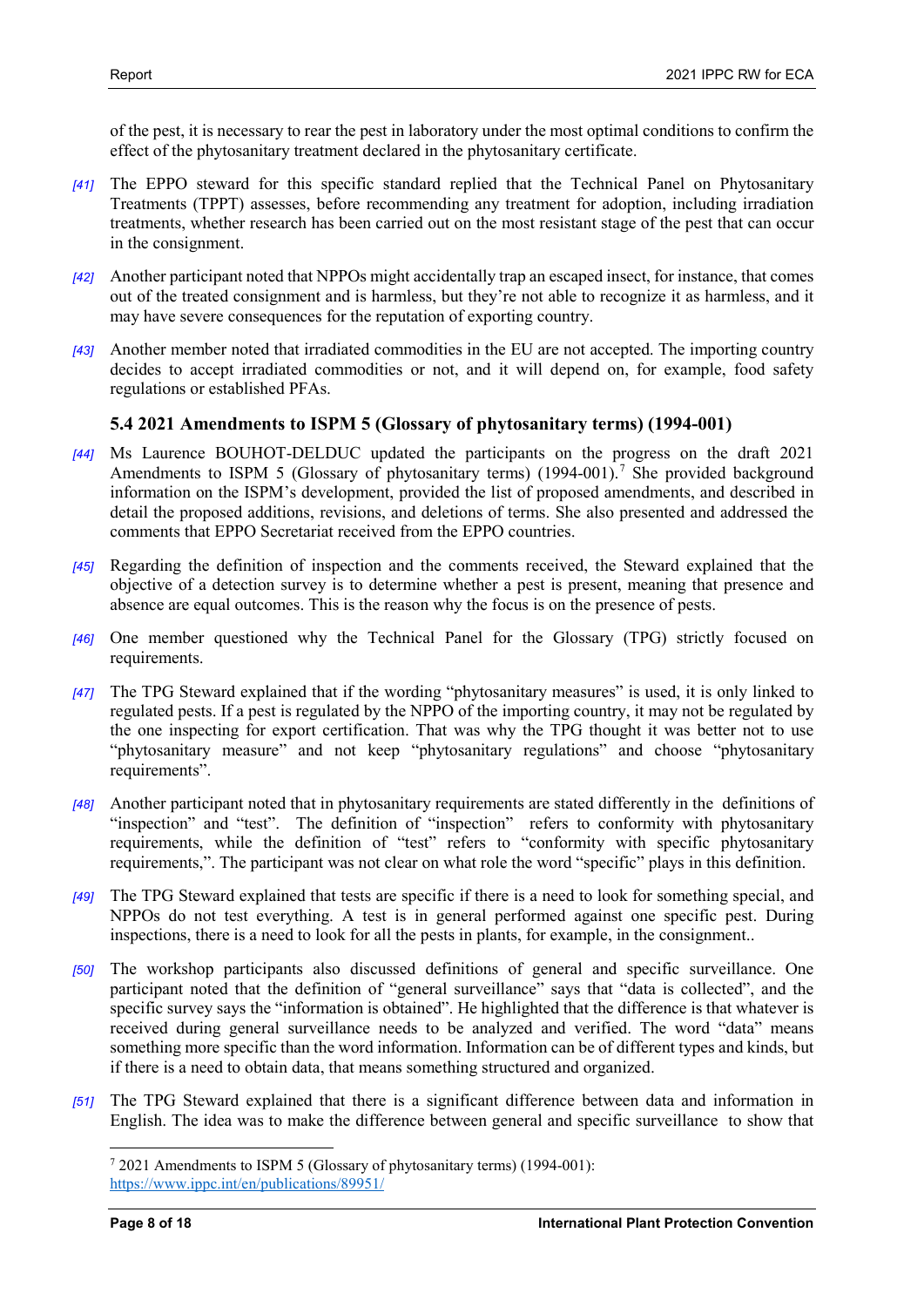what comes from general surveillance is raw data, which becomes useful information once the NPPO has verified and analyzed them. This is entirely different for specific surveillance because it is done through surveys, where there is a procedure to be followed, etc. It is possible to gather information from specific surveillance directly, and it is immediately usable.

*[52]* The Chairperson concluded that this issue would be discussed at the EPPO panel.

#### <span id="page-8-0"></span>**5.5 Focused Revision of ISPM 12 in relation to re-export (2015-011)**

- *[53]* Ms Laurence BOUHOT-DELDUC updated the participants on the progress on the draft Focused Revision of ISPM 12 in relation to re-export (2015-011).<sup>[8](#page-8-1)</sup> She provided background information on the ISPM's development and the reasons for the revision, outlined the major comments and changes, informed on minor comments and changes, and stressed the main points on the second consultation. She also presented and addressed the comments that EPPO Secretariat received from the EPPO countries.
- *[54]* One NPPO raised a comment on paragraph 234, suggesting that the words "regulated pest" be replaced with the words "pest regulated by the importing country".
- *[55]* The Steward felt that it was a good idea to clarify that the consignment must be free from pests, but not all pests are regulated by the country of destination.
- *[56]* She noted that this is a good topic for discussion at the EPPO panel, and proposed wording could be "when the consignment has not been infested or contaminated by pests regulated by the country of destination and meet the phytosanitary import requirements of that country".
- *[57]* One NPPO also commented on paragraph 89, saying that only the exporting country should be able to issue a certified copy of the original phytosanitary certificate for export.
- *[58]* One participant noted that any NPPO could give certified copies, and it could also be for other reasons, it could be a transit country that issued a certified copy. Hence, there is no reason to restrict it only to the exporting country.
- *[59]* Another member asked what happens if there is an issue on import, for instance, an NPPO rejects the original certificate, but then there would still be these certified copies circulating.
- *[60]* The Steward pointed out a comment from one NPPO on paragraph 137, providing an additional new wording for clarity. The original sentence is:

For re-export of consignments**, the NPPO of the country of re-export may need** specific information from the country of origin may be necessary; however, this may not be available on a phytosanitary certificate for export (…).

*[61]* The answer from the Steward suggested an addition:

For re-export of consignments**, the NPPO of the country of re-export may need** specific information from the country of origin in order to ensure compliance with the phytosanitary import requirements of the country of destination; however, this may not be available on a phytosanitary certificate for export (…).

- *[62]* One participant commented on paragraphs 241-243 that if import requirements cannot be met and the re-exporting country cannot provide guarantees, it cannot issue the certificate. The importing country can only provide alternative guarantees. So once the importing country provides those alternative guarantees, they should be part of import requirements, and there is no need for any specific paragraph. If they are not part of import requirements, exporting or re-exporting country can decide that their action is the alternative from this text. And this should not be part of the standardized procedure.
- <span id="page-8-1"></span>*[63]* The Steward explained that the EWG that drafted the revised version of ISPM 12 had the same discussion what is considered equivalent in the current version of ISPM 12 that NPPO can issue a

 <sup>8</sup> Focused Revision of ISPM 12 in relation to re-export (2015-011)[: https://www.ippc.int/en/publications/89942/](https://www.ippc.int/en/publications/89942/)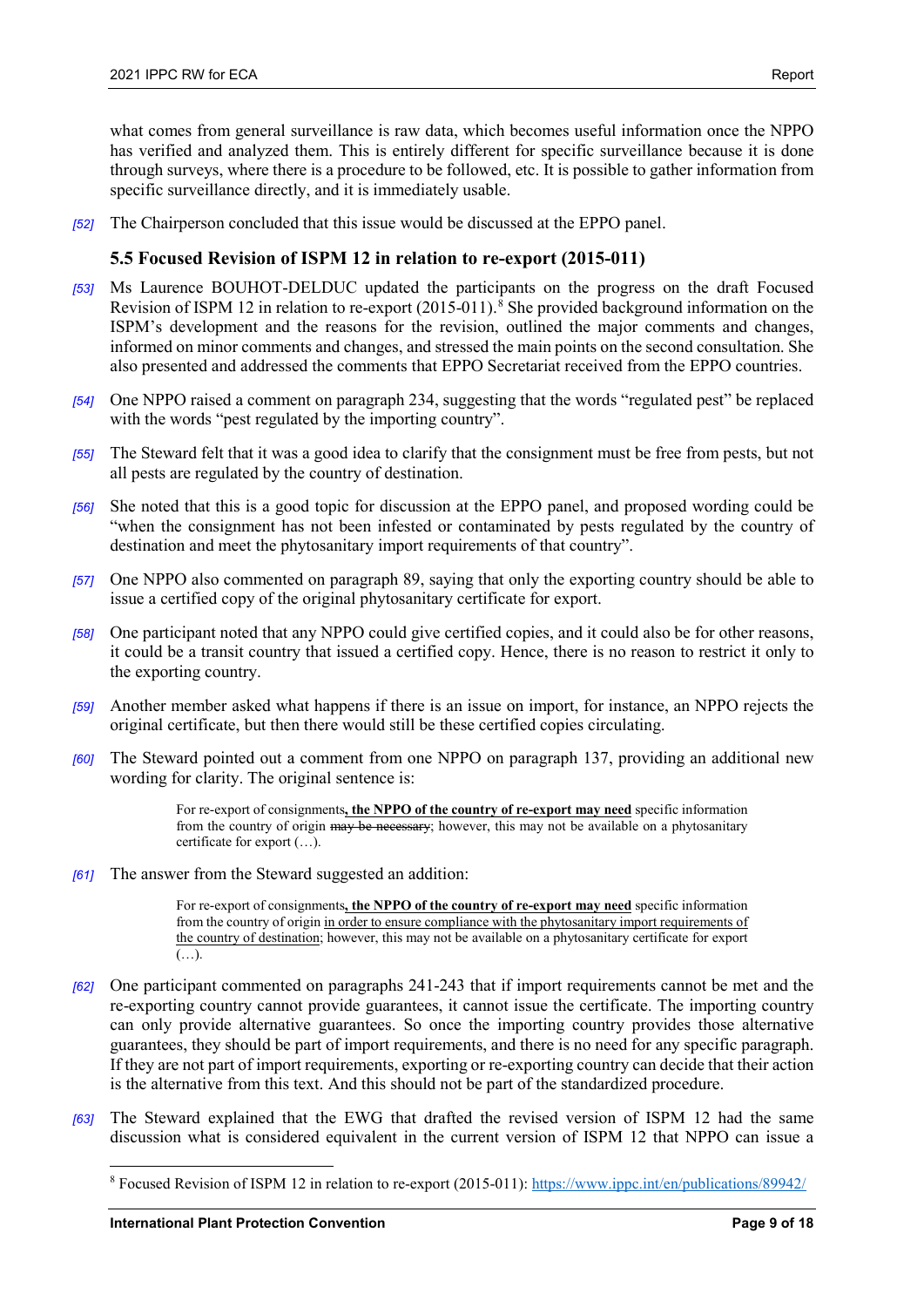phytosanitary certificate for re-export provided that the consignment has not been exposed to infestation or contamination. In the revision, it is proposed to write in paragraph 245 "provided that it has not been not been exposed to infestation or contamination by pests regulated by the country of destination," and the proposed change results from consultation comments. It is suggested for consistency with paragraphs 40 and 234, this sentence sets the criterion for the issuance of the phytosanitary certificate. The sentence that follows describes how the NPPO determines whether the criterion has been met.

- *[64]* One participant felt that before the proposed revision, paragraphs 239 and 240 were more straightforward in terms of what an inspector should do when receiving an application for a phytosanitary certificate for re-export, what has to check first, and although the proposed revision covered all aspects within the text, it makes challenging to extract clear guidance or instructions.
- *[65]* The Steward suggested that the EPPO panel may provide a proposal on how to improve the wording.

# <span id="page-9-0"></span>**5.6 Commodity-based standards for phytosanitary measures (2019-008)**

- *[66]* Ms Laurence BOUHOT-DELDUC updated the participants on the progress on the draft ISPM Commodity-based standards for phytosanitary measures (201[9](#page-9-1)-008).<sup>9</sup> She provided background information on the ISPM's development, outlined the main concerns raised at the first consultation and the revision done by the SC-7, listed the outline of requirements and the scope, described the provided information on the Technical Panel on Commodity Standards, stressed six principles of the draft ISPM and its requirements. She also presented and addressed the comments that EPPO Secretariat received from the EPPO countries.
- *[67]* She explained the comment on the title of the standard and that the TPG thought the term "commoditybased standards" should not be used because it sounds like the standard is drawn from the commodity. The TPG also noted that in the IPPC Strategic Framework 2020-2030 the term "commodity-specific standards" was used.
- *[68]* She noted that one comment on paragraph 52 proposed to change it to "they may support the development of harmonized phytosanitary import requirements". Although it was a good suggestion, it would be impossible for all countries to have the exact phytosanitary import requirements, but more harmonized.
- *[69]* She also drew attention to the reaction of the Steward from EPPO on paragraph 96 because paragraph 96 uses the word "measure," and the Steward suggested "phytosanitary measure". The TPG discussed it because consultation comments proposed to change "measures" to "phytosanitary measures", and the TPG noted that "measure" only becomes a phytosanitary measure in a particular country, when it is technically justified for regulated pest, and that the measures presented in commodity standards are therefore options of phytosanitary measures. They may include measures that in some countries have been specified as phytosanitary import requirements and measures that have been applied for domestic use but could have potential as a phytosanitary measure. Hence, the TPG agreed that using "measure" in several parts of the draft ISPM was appropriate. The correct reading is either "measure" or "options for phytosanitary measures", but not just "phytosanitary measures".
- *[70]* One participant raised the concern that it is challenging to consider what options are included in phytosanitary measures.
- *[71]* One participant explained that according to the IPPC Strategic Framework, the intention was not to develop standards for all the commodities but help contracting parties to develop their phytosanitary import requirements.

<span id="page-9-1"></span> <sup>9</sup> Commodity-based standards for phytosanitary measures (2019-008): <https://www.ippc.int/en/publications/89943/>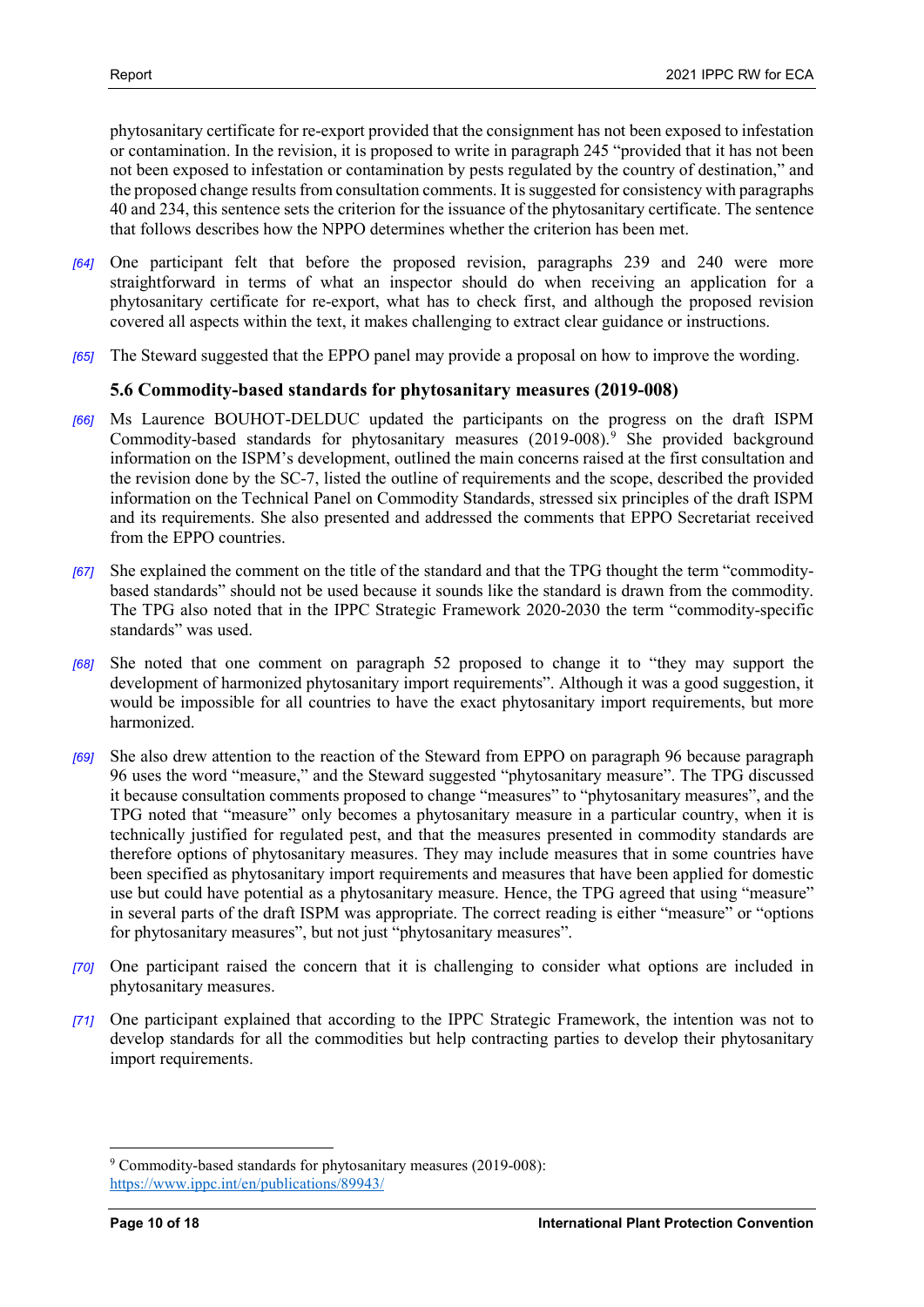# <span id="page-10-0"></span>**5.7 Audits in the Phytosanitary context (2015-014)**

- *[72]* Ms Mariangela CIAMPITTI updated the participants on the progress on the draft ISPM on Audits in the phytosanitary context (2015-014).[10](#page-10-3) She provided background information on the ISPM's development, outlined the general considerations for the second consultation, described the general points for consultation, and informed on the possible implementation considerations.
- *[73]* No questions were raised on this topic.

#### <span id="page-10-1"></span>**5.8 Draft 2019-2020 Amendments to ISPM 5 (Glossary of phytosanitary terms) (1994-001)**

- *[74]* Ms Laurence BOUHOT-DELDUC updated the participants on the progress on the draft 2019-2020 Amendments to ISPM 5 (Glossary of phytosanitary terms)  $(1994-001)$ .<sup>[11](#page-10-4)</sup> She provided background information on the ISPM's development, provided the list of proposed amendments, and described in detail the proposed additions, revisions, and deletions of terms. She also highlighted the comments that EPPO Secretariat received from the EPPO country.
- *[75]* One participant asked how the official operation differs from the phytosanitary procedure regarding the emergency action. He felt that in the current definition, emergency action is never used for quarantine pests.
- *[76]* The TPG Steward explained that in the definition of emergency action, the TPG proposed to write a prompt official operation understood as any official method for implementing phytosanitary measures. Hence, it relates to regulated pests. She also explained that the term emergency action should be used for operations undertaken in a new or unexpected situation not addressed by existing phytosanitary measures, such as detection of a pest not previously assessed or not regulated for that particular host or pathway. It may be a quarantine pest, but it may also be a pest not regulated for the host or pathway.

# <span id="page-10-2"></span>**5.9 Draft CPM Recommendation: Facilitating safe trade by reducing the incidence of contaminating pests associated with traded goods (2019-002)**

- *[77]* Mr Nico HORN updated the participants on the progress on the draft CPM Recommendation: Facilitating safe trade by reducing the incidence of contaminating pests associated with traded goods (2019-002). [12](#page-10-5) He provided information on the main purposes of the CPM recommendations, listed the adopted CPM recommended actions, provided background information on the development of this recommendation, and highlighted the reason and purpose for it. He also presented and addressed the comments that EPPO Secretariat received from the EPPO country.
- *[78]* The participants discussed a comment on the use of the words "regulated article" and "unregulated goods," proposing clarification and revision by changing the wording to "regulated and unregulated articles", and to adjust accordingly, the wording "to protect plant resources and facilitate safe trade", as it is also in the objectives of this recommendation.
- *[79]* One participant reminded that the definition of regulated articles is provided in ISPM 5, and suggested that it was simpler to use the wording "regulated and unregulated articles". In addition, it covers not only commodities but also the packaging and storage places.

<span id="page-10-3"></span><sup>&</sup>lt;sup>10</sup> Audits in the Phytosanitary context (2015-014):<https://www.ippc.int/en/publications/89944/>

<span id="page-10-4"></span><sup>&</sup>lt;sup>11</sup> Draft 2019-2020 Amendments to ISPM 5 (Glossary of phytosanitary terms) (1994-001): <https://www.ippc.int/en/publications/89952/>

<span id="page-10-5"></span> $12$  Draft CPM Recommendation: Facilitating safe trade by reducing the incidence of contaminating pests associated with traded goods (2019-002):<https://www.ippc.int/en/publications/89964/>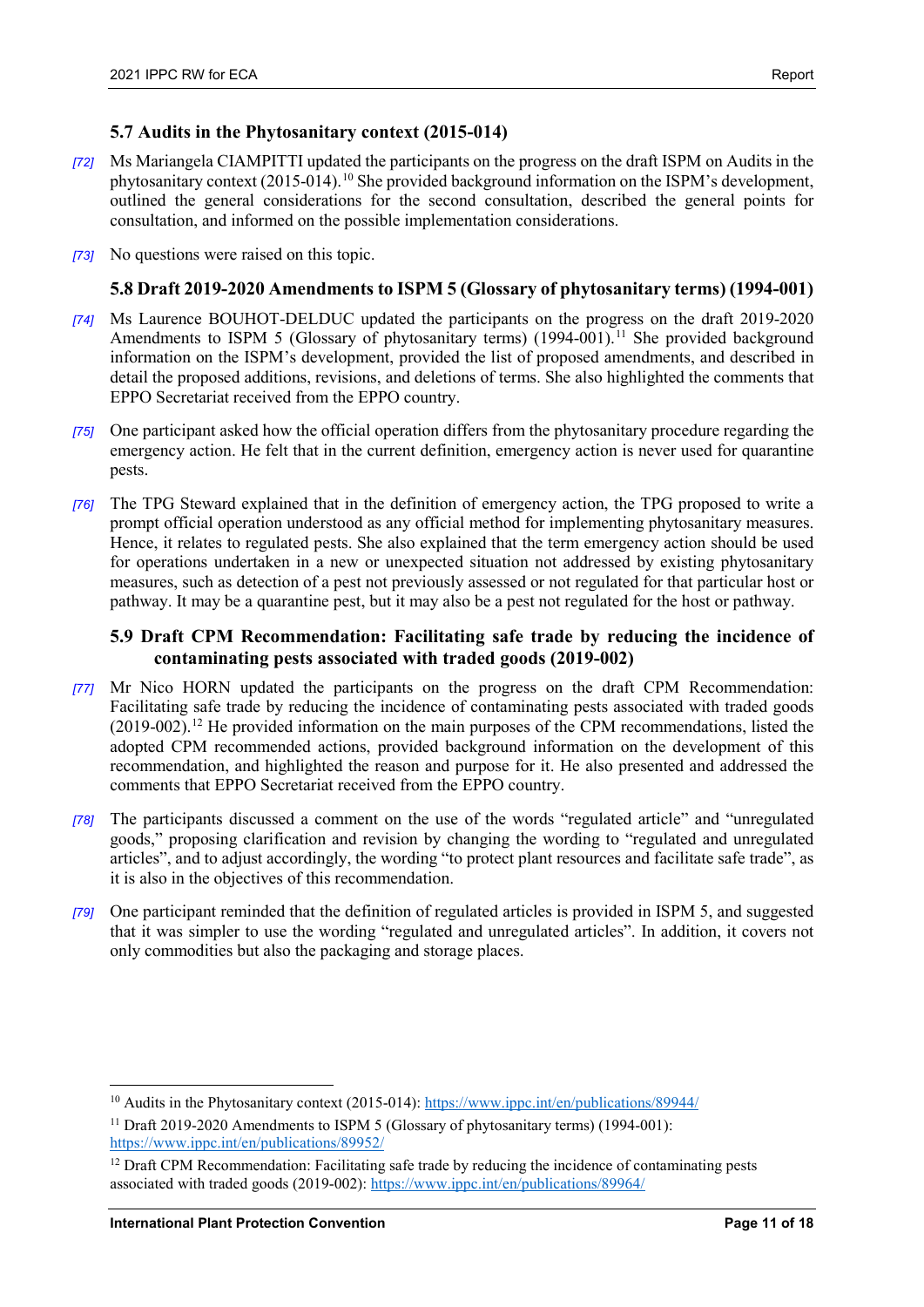# <span id="page-11-0"></span>**6. Implementing and raising awareness in the framework of FAO/RPPOs**

# <span id="page-11-1"></span>**6.1 Regional FAO phytosanitary capacity development activities and topics of interest of the region**

- *[80]* Mr Piotr WLODARCZYK delivered an update on phytosanitary capacity development activities carried out in the region by the FAO Regional Office for Europe and Central Asia, and on topics of interest of the region.<sup>13</sup>
- *[81]* One participant asked how Uzbekistan can receive additional information and support for integrated pest management (IPM) in rice.

# <span id="page-11-2"></span>**6.2 Update on Fall Army Worm-related activities**

- *[82]* Mr Valerio LUCCHESI and Ms Mariangela CIAMPITTI delivered an update on Fall Army Worm-related activities.<sup>[14](#page-11-5)</sup> They informed the participants about the publication of the "Prevention, preparedness and response guidelines for *Spodoptera frugiperda*" and that the Russian version would be available soon. It was also agreed to require Russian interpretation of the three webinars planned by the end of the year to present the guidelines.
- *[83]* The Chairperson highlighted that this pest is causing huge problems in many countries.
- *[84]* The FAO Regional Office informed that FAO could organize a regional workshop dedicated to the Fall Army Worm, but only if countries wanted the FAO to do this.
- *[85]* Another participants asked if there is any information about the Tomato brown rugose fruit virus and on the Pepino mosaic virus, and stated that seminars on these pests will be beneficial.

# <span id="page-11-3"></span>**6.3 EPPO (RPPO) activities**

- *[86]* Mr Nico HORN delivered an update on EPPO activities. He focused on two main topics: the EPPO panel on global phytosanitary affairs in relation to the regional workshop and the EPPO representation in the IPPC bodies with some concerns in the continuity of representation. He highlighted that EPPO works with panels, panels are composed of experts nominated by the member countries, and one of the panels is the EPPO panel on global phytosanitary affairs. This panel has a lot of overlap with the items discussed during the regional workshop. The Panel meets three times a year in line with the deadlines and the way of working of the IPPC. Because this panel supports the work of the IPPC, formulates positions, supports the SC, IC, and Bureau members, it is a platform to communicate between the experts and the country representative. This panel is also working on the IPPC country consultation. The panel goes through all the standards discussed at the regional workshop, takes the workshop's input, and formulates the EPPO position on draft standards. This position is shared with all member countries, and they can use this as a basis for their reaction to the IPPC before 30 September each year. The countries are also free to add comments, delete a comment or change it.
- *[87]* This panel also coordinates the nominations for IPPC bodies (SC, IC, and CPM Bureau). When there is a call from the IPPC, the EPPO Secretariat distributes the call to the contact points of all EPPO member countries and the nominations can be sent to the EPPO Secretariat. The nominationswill be assessed by the panel members, and they will be forwarded to the IPPC Secretariat before the deadline. He stressed that Europe and Central Asia are among the largest importers and exporters of agricultural products, and has a great interest in protecting plant resources, biodiversity, but also to promote and facilitate safe trade. It is essential to bring this specific situation of the region, into the IPPC discussions and to work on it. Representation in IPPC bodies depends on a limited number of countries and some experts. The panel is concerned about the continuity of the work because some of these experts have retired recently or will soon retire..

<span id="page-11-4"></span><sup>&</sup>lt;sup>13</sup> Regional FAO phytosanitary capacity development activities and topics of interest of the region: presentation.

<span id="page-11-5"></span><sup>&</sup>lt;sup>14</sup> Update on Fall Army Worm-related activities: presentation.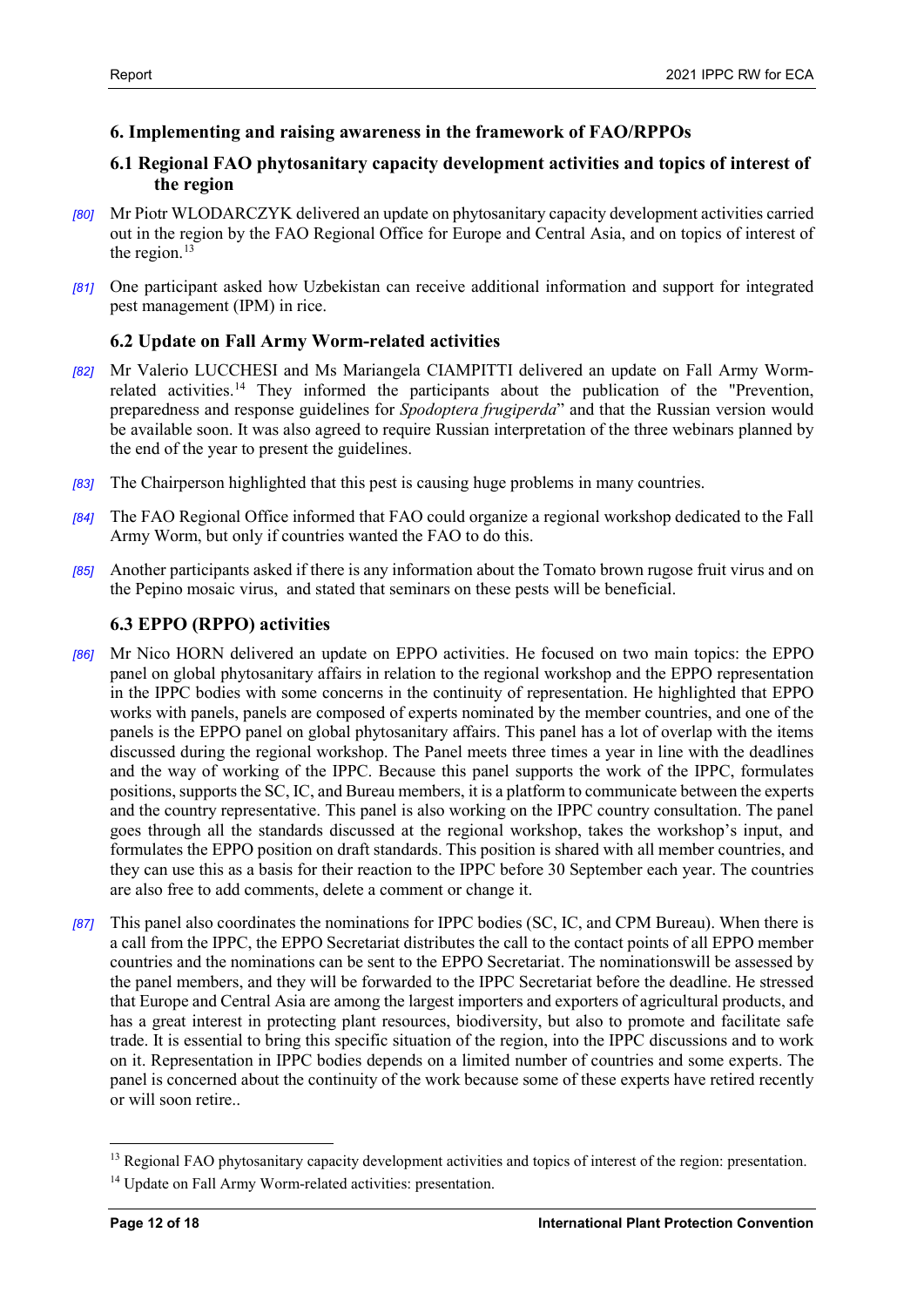- *[89]* One participant highlighted that it is worthwhile for the Central Asian and the Balkan countries of EPPO to get more involved in the IPPC affairs because sitting in working, expert and focus groups introduces the regional experiences into the different topics in the standard setting in the development of a subject and let experts grow and develop in the future. It also gives the possibility to create a network, which, helps to deal with other countries when there are trade difficulties. Italso provides the region a strong voice, and that standard and other material developed by the IPPC reflect the region's needs.. There is a possibility to get resources, contacts, experience, the arguments of others, and a new horizon by working in the IPPC framework, , and it is possible to develop systems better if there is a broad horizon, how plant health is operating in other parts of the world.
- *[90]* One participant raised the concern that sometimes, nationally, it takes work and effort to get an expert nominated and coordinate with department heads and talk about time, budget, etc. And then, when the files are sent, there is no feedback. Sometimes the expert will hear something when he is selected. But there is no response if you're not selected.
- *[91]* One participant asked the IPPC Secretariat to send the feedback on the result of selection to the regional plant protection organization (RPPO) that is coordinating the nomination of experts.
- *[92]* The IPPC Secretariat explained that the process is that Secretariat notifies experts that were selected and copying submitters, either NPPO or RPPO.
- *[93]* One participant informed that at the last SC meeting, the IPPC Secretariat noted that, according to the SC rules, the responsibility of transmitting the result of the nomination rests with the SC representatives.
- *[94]* One participant suggested that the next CPM should consider information flow between RPPOs, the IPPC Secretariat, CPM, and NPPOs in both directions. The current situation is that the NPPOs should always inform the IPPC Secretariat. The participant proposed to have more guidance on what has to be done in the case of nominations, who shall be informed about the nomination. This workshop could make such a recommendation because the recommendations from regional workshops are reported to the CPM.
- *[95]* One participant requested that additional information on the role of SC representatives from the region be shared. When the provision that SC members should communicate with the countries and inform them about developments in terms of memberships was introduced in the procedure manual, the background for this was to enhance communications between the countries in the region and the SC members from the region.
- *[96]* The IPPC Secretariat explained that the current process is reflected in the procedure manual, and this needs to be changed if the SC feels necessary.
- *[97]* Concerning the reasons why a specific nomination was not selected, it is more complex to communicate this since the SC does not produce such a report, and selection is made by voting based on information provided by the submitter. The IPPC Secretariat invites the SC members to review all candidates and their CVs, and indicate whom they prefer in a panel or in an EWG.
- *[98]* The Chairperson suggested that the Director-General of EPPO should contact the IPPC Secretariat to discuss this issue.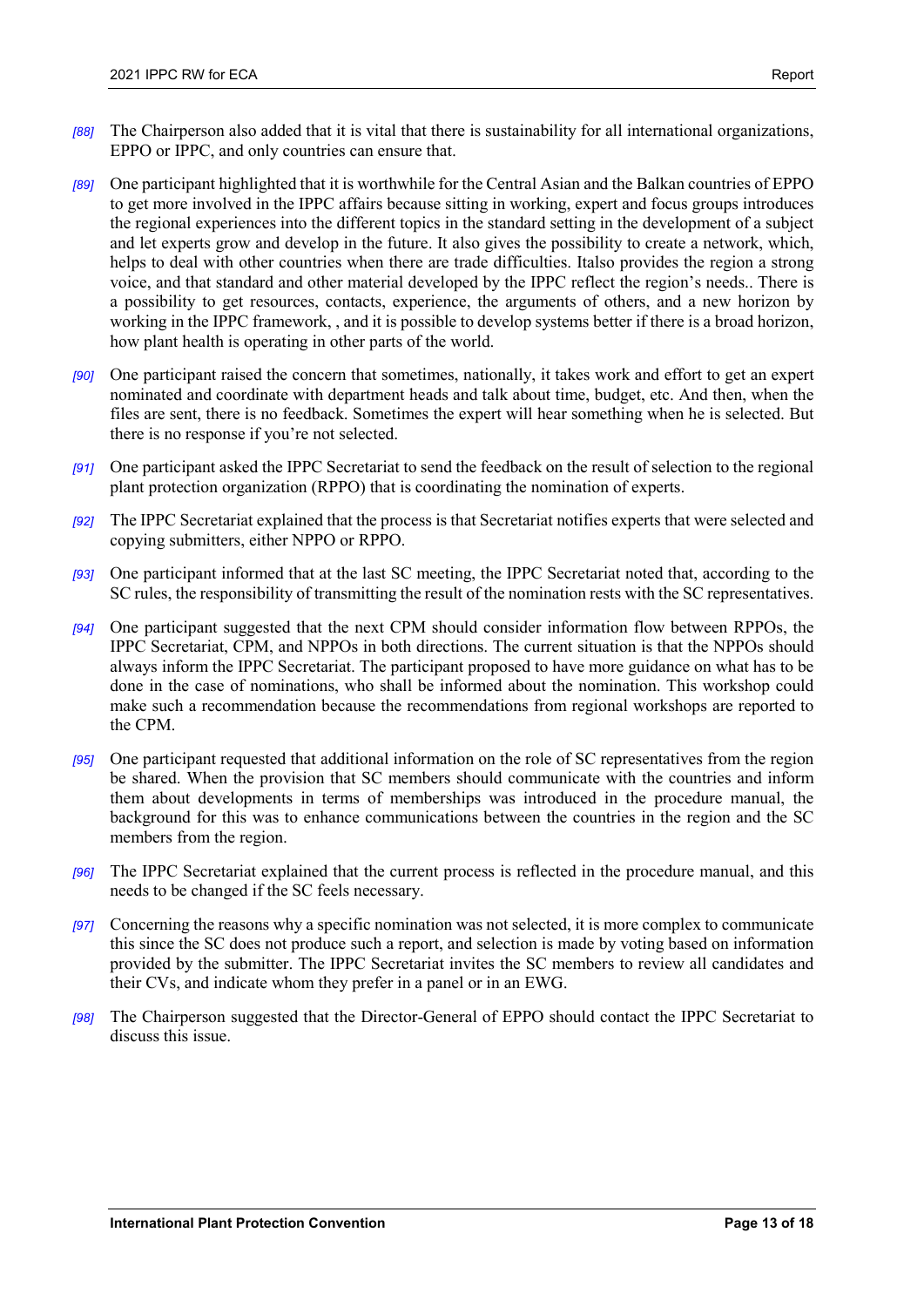#### <span id="page-13-0"></span>**7. Moving together from ideas to action**

# <span id="page-13-1"></span>**7.1 International Year of Plant Health (IYPH) Legacy**

- *[99]* Mr Riccardo MAZZUCCHELLI delivered an update on the IYPH Legacy.[15](#page-13-4) He described the IYPH objectives, noted the extension of IYPH to 2021, listed the IYPH key initiatives, specified the IYPH global activities, referred to the IYPH communications, highlighted the IYPH national and regional initiatives, specified the IYPH legacy, and explained how to contribute to the IYPH activities.
- *[100]* The Director-General of EPPO noted that another European representative in the technical advisory group for the International Day of Plant Health is needed to get this activity going on and continue European or EPPO involvement in it.

# <span id="page-13-2"></span>**7.3 ePhyto solutions**

- *[101]* Mr Craig FEDCHOCK delivered an update on the ePhyto solutions.[16](#page-13-5) He provided background information on the IPPC ePhyto Solution, justified the need for ePhyto, described its main components and how they work, explained the ePhyto, highlighted the country participation in 2021, provided the statistics of the usage of ePhyto, noted the continuing collaboration with the external stakeholders, referred to the features of channel delegation and forwarding, listed the necessary functionalities to use ePhyto Hub and how to join it, and highlighted the next plans for ePhyto.
- *[102]* The Chairperson asked how countries could join the ePhyto system.
- *[103]* The IPPC Secretariat explained that the best way to make that decision is to look at [www.ephytoexchange.org.](http://www.ephytoexchange.org/) If a country wants to join by using the web-based system, there is a step-bystep guide to joining that has a checklist, additional documentation, etc on the Generic ePhyto National System (GeNS) web page,. If a county wants to join the Hub directly with its national system, they have the prerequisites, they go through a step by step and register things of that nature. There's a lot of detailed documentation in three languages. It includes software requirements, web service, authentication, it's a detailed document. If the country sends an email to  $ippc-ephyto@fao.org$ , the IPPC will start the process from there. It 'is good for a country to think through how they want to join – do they want to join the web-based system, or do they want to go ahead and link their national system to the ePhyto Hub. The IPPC will help with that, and other organizations are also willing to help with that, such as the Global Alliance for Trade Facilitation and the World Bank.

#### <span id="page-13-3"></span>**7.5 National Reporting Obligations (NRO) – Focused session on pest reporting**

- *[104]* The Chairperson delivered an update on the NRO. [17](#page-13-6) He provided a general review of NROs, demonstrated NROs new web pages, and highlighted NROs work plan in 2021.
- *[105]* The Director-General of EPPO reminded that EPPO has its draft work program for 2022, which includes the organization of a workshop on pest reporting.. Hence, it will be beneficial to link up with the activities that the IPPC is developing.
- *[106]* He noted that one of the difficulties was that there were many pest reporting obligations that countries had to report to the RPPO and to the IPPC Secretariat, and EU countries have to do it also to the European Commission. Hence, EPPO is looking into the possibilities to streamline this and is working with the European Commission on whether reports submitted to the European Commission can be passed on to EPPO, and then this message can be passed on to the IPPC. This needs alignment of the software and the information included in the reports.

<span id="page-13-4"></span> <sup>15</sup> IYPH Legacy:<https://www.ippc.int/en/publications/89948/>

<span id="page-13-5"></span><sup>16</sup> ePhyto solutions:<https://www.ippc.int/en/publications/90029/>

<span id="page-13-6"></span><sup>&</sup>lt;sup>17</sup> National Reporting Obligation (NRO) – Focused session on pest reporting: <https://www.ippc.int/en/publications/89962/>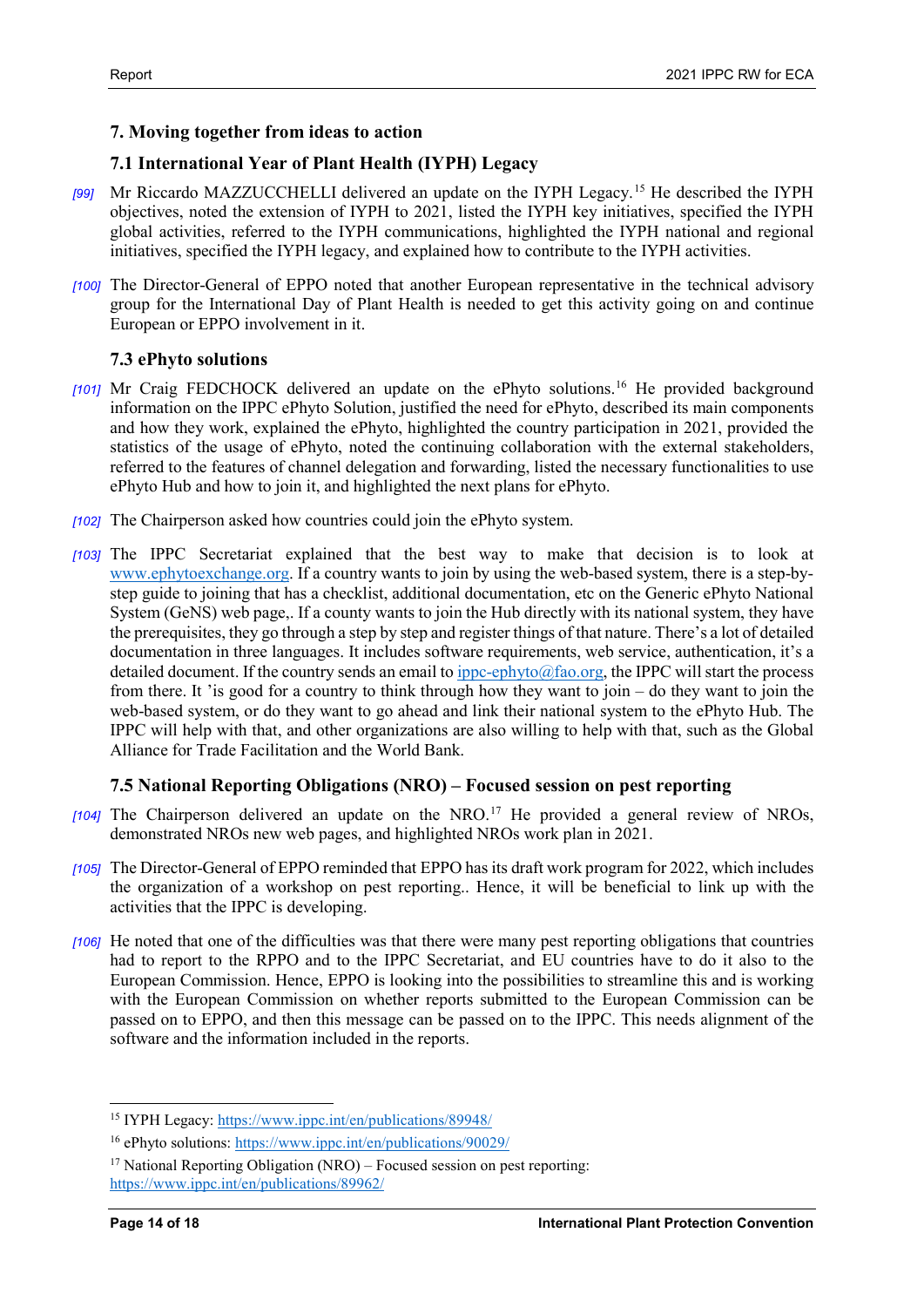- *[107]* One member asked if EPPO compared the figures and the number of reports to the IPPC.
- *[108]* It was replied that there that the IPPC represented low numbers of reports from the European region, especially from EU countries. It is another signal that many countries have to report to two or three different places on the same pest occurrences, and it has to be solved because it is reported to EPPO but not to the IPPC Secretariat. It is possible to work on this with the IPPC Secretariat.

#### <span id="page-14-0"></span>**7.6 Sea Containers: procedure and requirements for inspections**

- *[109]* The Secretariat delivered an update on the Sea Containers work: procedure and requirements for inspection[.18](#page-14-5) They described the risks associated with the movement of sea containers and their cargoes, provided the historical background of the development of a draft ISPM and the CPM Recommendation on this topic, highlighted the history of the work of the Sea Containers Task Force (SCTF), and on what has been done in the last 5 years, stressed the outputs of the work of the SCTF to help address the pest risks associated with cargo transport units, noted the additional guidance from CPM-15 (2021), presented the SCTF final work plan and outlined the expected decisions from CPM-16 (2022).
- *[110]* One participant highlighted that it is essential to have at least the opportunity to have regional representations from all FAO regions in the Focus Group that will be established. There is a difference of opinions within Europe on proceeding with this subject. Other regions, such as North America, Australia, and New Zealand are active, which urges to have a position also from the European region. For these regions, pests as defined by the IPPC is the problem, but the concerns are there also broader in the scope of the Convention on Biological Diversity (CBD), like snails that are more in the CBD scope. Also, several countries are asking for a standard to be developed, but the difficulty with the previous draft standard was that some regions were not against the standard as such, but more against its rapid adoption because of the feasibility for implementation and whether it was addressing the problem in the right place.

#### <span id="page-14-1"></span>**8. Date and type of the next regional workshop**

*[111]* The next regional workshop is preliminarily scheduled for 5–7 September 2022.

#### <span id="page-14-2"></span>**9. Any other business**

*[112]* One participant shared the opinion that it would be helpful to have at least the presentation on the draft standards (e.g., with the explanation of the changes) at the beginning of the consultation period rather than towards the end. It would help to organize better quality of reactions nationally.

#### <span id="page-14-3"></span>**10. Evaluation of the workshop**

*[113]* The Chairperson encouraged all the participants to complete the evaluation of the workshop at the meeting via the link provided by an email.

#### <span id="page-14-4"></span>**11. Close of the meeting**

*[114]* The Chairperson thanked all participants for their active contributions and closed the meeting.

<span id="page-14-5"></span><sup>&</sup>lt;sup>18</sup> Sea Containers: procedure and requirement for inspection:<https://www.ippc.int/en/publications/89966/>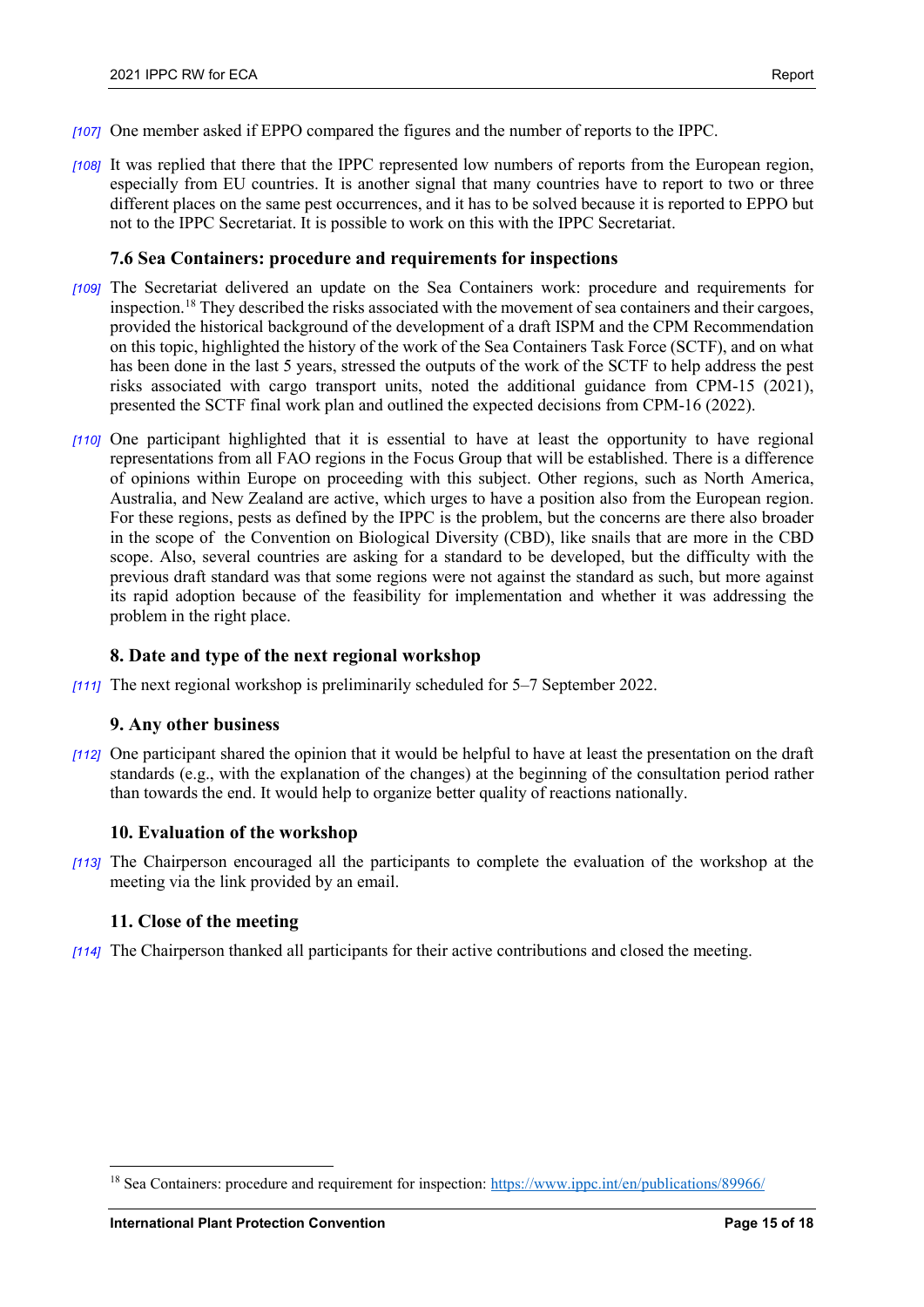# <span id="page-15-0"></span>**Appendix 1: Agenda**

| N                                       | Agenda item                                                                                                                        | <b>Document</b><br>number / link | <b>Presenter / IPPC Secretariat</b><br>support                       |  |
|-----------------------------------------|------------------------------------------------------------------------------------------------------------------------------------|----------------------------------|----------------------------------------------------------------------|--|
| Opening of the Session, welcome remarks |                                                                                                                                    |                                  |                                                                      |  |
| 1.                                      | By the IPPC Secretariat                                                                                                            |                                  | Mr Avetik NERSISYAN, OiC<br>IPPC Secretary (video)                   |  |
|                                         | By the FAO REU                                                                                                                     |                                  | Mr Piotr WLODARCZYK on behalf<br>of Mr Vladimir RAKHMANIN,<br>ADG-RR |  |
|                                         | By the EPPO                                                                                                                        |                                  | Mr Nico HORN, Director-General<br>of EPPO                            |  |
| 2.                                      | <b>Meeting Arrangements</b>                                                                                                        |                                  |                                                                      |  |
| 2.1.                                    | Election of the Chairperson                                                                                                        |                                  | Participants                                                         |  |
| 2.2.                                    | Election of the Rapporteur                                                                                                         |                                  | Chairperson                                                          |  |
| 2.3.                                    | Review and adoption of the agenda                                                                                                  | Appendix 1                       | Chairperson                                                          |  |
| 3.                                      | <b>Administrative Matters</b>                                                                                                      |                                  |                                                                      |  |
| 3.1.                                    | Participants list                                                                                                                  | Appendix 2                       | <b>IPPC Secretariat</b>                                              |  |
| 4.                                      | <b>Updates on Governance and Strategic issues</b>                                                                                  |                                  |                                                                      |  |
| 4.1.                                    | Governance and strategy (CPM, CPM Bureau)                                                                                          | <b>Presentation</b>              | Mr Arop DENG (IPPC<br>Secretariat)                                   |  |
| 4.2.                                    | Update from the Standards Committee (SC)                                                                                           | <b>Presentation</b>              | Ms Laurence BOUHOT-DELDUC                                            |  |
| 4.3.                                    | Update from the Implementation and Capacity<br>Development Committee (IC)                                                          | <b>Presentation</b>              | Mr Ringolds ARNITIS                                                  |  |
| 5.                                      | Discussions on substantive comments on draft standards and recommendations                                                         |                                  |                                                                      |  |
| 5.1.                                    | Revision of ISPM 4 (Requirements for the<br>establishment of pest free areas) (2009-002)                                           | Presentation                     | Ms Mariangela CIAMPITTI (SC)                                         |  |
| 5.2.                                    | Use of specific import authorizations (Annex to<br>ISPM 20: Guidelines for a phytosanitary import<br>regulatory system) (2008-006) | <b>Presentation</b>              | Ms Laurence BOUHOT-DELDUC                                            |  |
| 5.3.                                    | Revision of ISPM 18 (Guidelines for the use of<br>irradiation as a phytosanitary measure) (2014-007)                               | Presentation                     | Ms Laurence BOUHOT-DELDUC                                            |  |
| 5.4.                                    | 2021 Amendments to ISPM 5 (Glossary of<br>phytosanitary terms) (1994-001)                                                          | Presentation                     | Ms Laurence BOUHOT-DELDUC                                            |  |
| 5.5.                                    | Focused Revision of ISPM 12 in relation to re-export<br>$(2015 - 011)$                                                             | Presentation                     | Ms Laurence BOUHOT-DELDUC                                            |  |
| 5.6.                                    | Commodity-based standards for phytosanitary<br>measures (2019-008)                                                                 | Presentation                     | Ms Laurence BOUHOT-DELDUC                                            |  |
| 5.7.                                    | Audits in the phytosanitary context (2015-014)                                                                                     | Presentation                     | Ms Mariangela CIAMPITTI (SC)                                         |  |
| 5.8.                                    | Draft 2019-2020 Amendments to ISPM 5 (Glossary<br>of phytosanitary terms) (1994-001)                                               | Presentation                     | Ms Laurence BOUHOT-DELDUC                                            |  |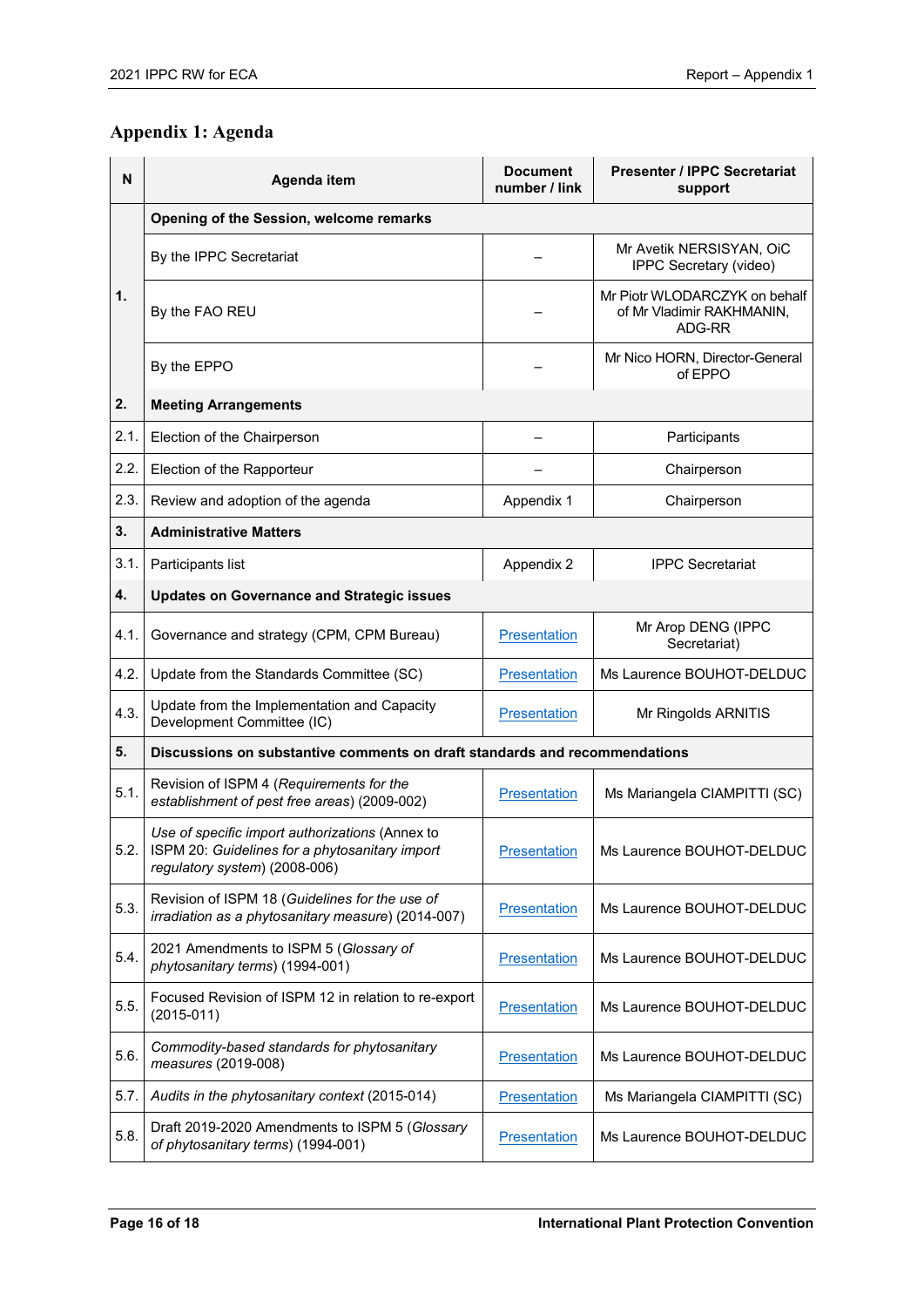| N    | Agenda item                                                                                                                                      | <b>Document</b><br>number / link | <b>Presenter / IPPC Secretariat</b><br>support               |
|------|--------------------------------------------------------------------------------------------------------------------------------------------------|----------------------------------|--------------------------------------------------------------|
| 5.9. | Draft CPM Recommendation: Facilitating safe trade<br>by reducing the incidence of contaminating pests<br>associated with traded goods (2019-002) | <b>Presentation</b>              | Mr Nico HORN (EPPO)                                          |
| 6.   | Implementing and raising awareness in the framework of FAO/RPPOs                                                                                 |                                  |                                                              |
| 6.1. | Regional FAO phytosanitary capacity development<br>activities and topics of interest of the region                                               | Presentation                     | Mr Piotr WLODARCZYK (FAO<br>REU)                             |
| 6.2. | Update on Fall Army Worm-related activities                                                                                                      | Presentation                     | Mr Valerio LUCCHESI (EPPO) /<br>Ms Mariangela CIAMPITTI (SC) |
| 6.3. | EPPO (RPPO) activities                                                                                                                           |                                  | Mr Nico HORN (EPPO)                                          |
| 7.   | Moving together from ideas to action                                                                                                             |                                  |                                                              |
| 7.1. | International Year of Plant Health (IYPH) Legacy                                                                                                 | <b>Presentation</b>              | Mr Riccardo MAZZUCCHELLI<br>(IPPC Secretariat)               |
| 7.2. | ePhyto Solutions                                                                                                                                 | <b>Presentation</b>              | Mr Craig FEDCHOCK (IPPC<br>Secretariat)                      |
| 7.3. | National Reporting Obligation (NRO) - Focused<br>session on pest reporting                                                                       | <b>Presentation</b>              | Mr Ringolds ARNITIS (IC)                                     |
| 7.4. | Sea Containers: procedure and requirement for<br>inspection                                                                                      | <b>Presentation</b>              | Mr Artur SHAMILOV (IPPC<br>Secretariat)                      |
| 8.   | Date and type of the next RW                                                                                                                     |                                  | Chairperson                                                  |
| 9.   | Any other business                                                                                                                               |                                  | Chairperson                                                  |
| 10.  | <b>Evaluation of the RW</b>                                                                                                                      |                                  | Chairperson                                                  |
| 11.  | Close of the meeting                                                                                                                             |                                  | Chairperson                                                  |